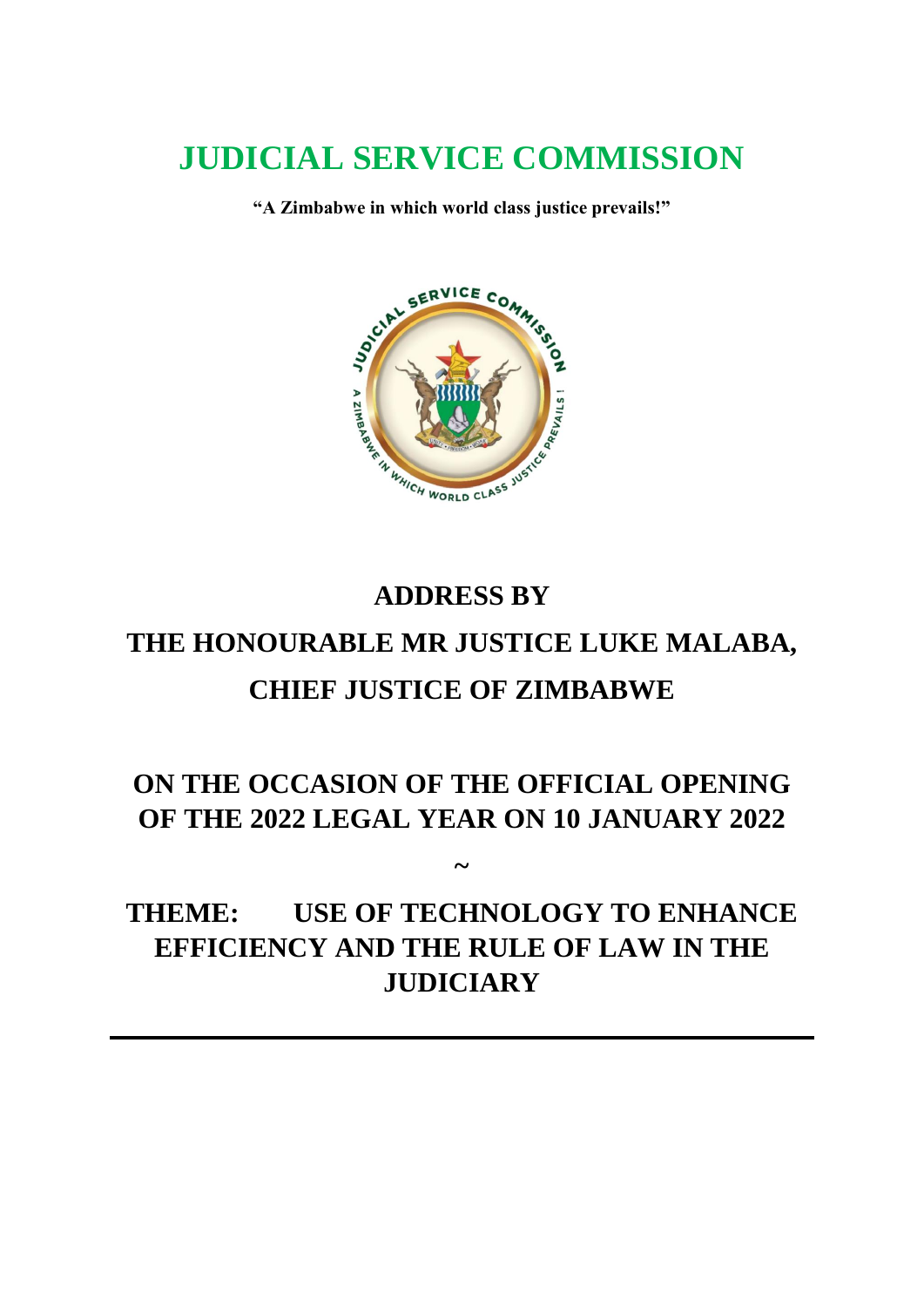#### **SALUTATIONS,**

**Mr Prosecutor–General**, **Mr Attorney–General**, and **Advocate** …, the Legal Year Opening Ceremony presents us, once again, with an opportunity to publicly set the tone for the impending judicial year and to discuss the key issues that are central to the efficient administration of justice. It also gives us a rare opportunity to take stock of our work as we report to the public, from whom we derive judicial authority, on our operations and performance in the preceding year.

Due to the prevalence of the deadly COVID–19 pandemic and the national lockdown that was in place at the time, the 2021 Legal Year Opening Ceremony was not held.

As we are gathered here to commemorate the Opening Ceremony of the 2022 Legal Year, COVID–19 remains a significant global challenge. I, therefore, find it appropriate to say a few words about it in my address.

Allow me at this juncture to take this opportunity to pay my and the Judiciary's collective respect to members of the Judicial Service who passed on during the last two years due to COVID–19 related illnesses.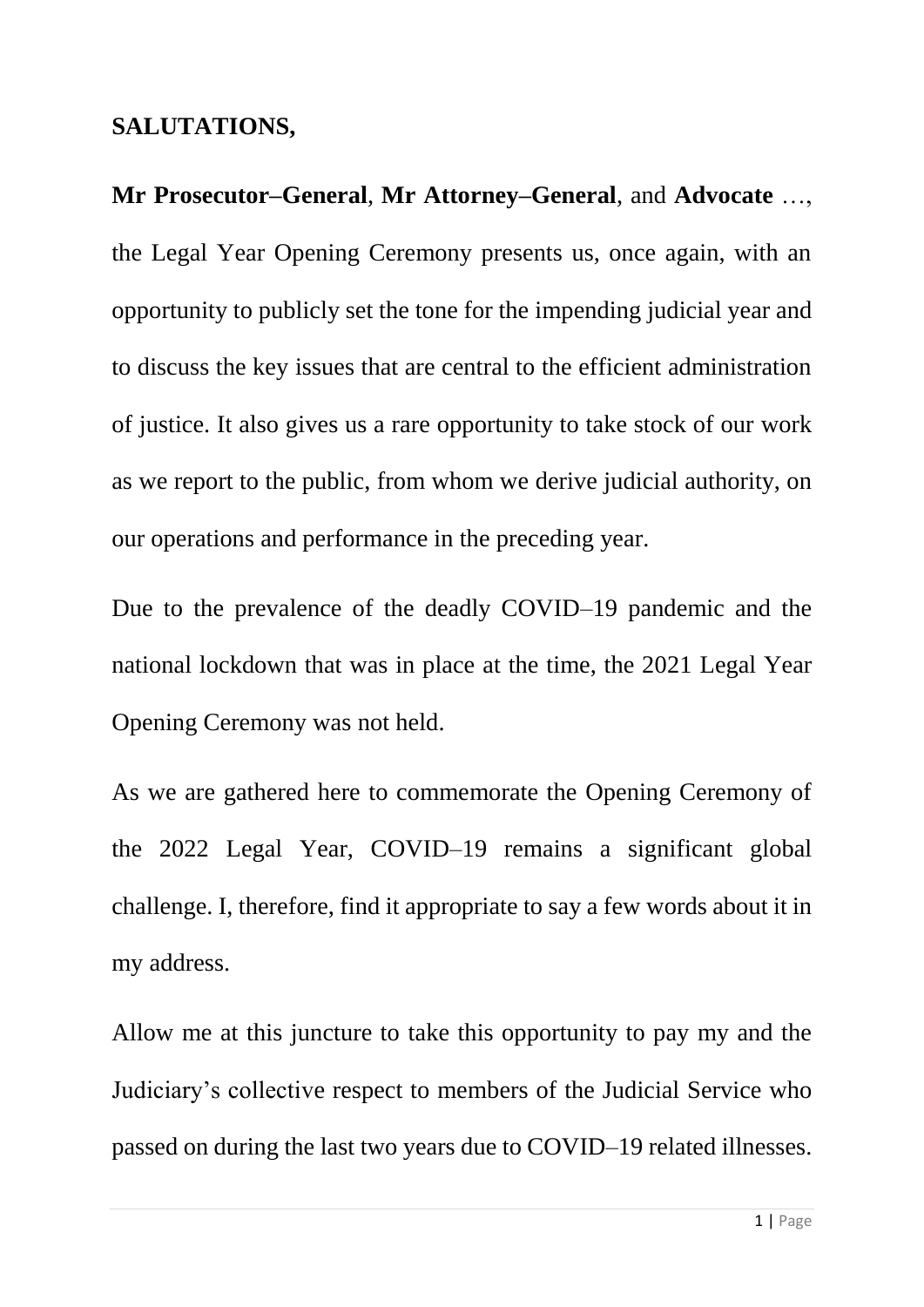These, and other members who passed on during the course of 2021 due to other causes, will be fondly remembered for their contribution to the cause of justice. May their souls rest in eternal peace.

## **USE OF TECHNOLOGY TO ENHANCE EFFICIENCY AND THE RULE OF LAW IN THE JUDICIARY**

The theme for the 2022 Legal Year is — "**USE OF TECHNOLOGY TO ENHANCE EFFICIENCY AND THE RULE OF LAW IN THE JUDICIARY**". The aspect of an efficient Judiciary was discussed as part of last year's theme. One reason for reaffirming efficiency is that it is a goal, the achievement and sustenance of which depend on consistent and collective effort by critical players in the justice delivery system. Efficiency and justice go hand in hand.

One of the key principles provided for in section 165(1)(b) of the Constitution, by which the Judiciary must be guided in the performance of its functions, is that justice must not be delayed. To that end, members of the Judiciary must perform their judicial duties **efficiently** and with reasonable promptness. The promotion of the rule of law and development of a culture of efficiency in the Judiciary are key strategic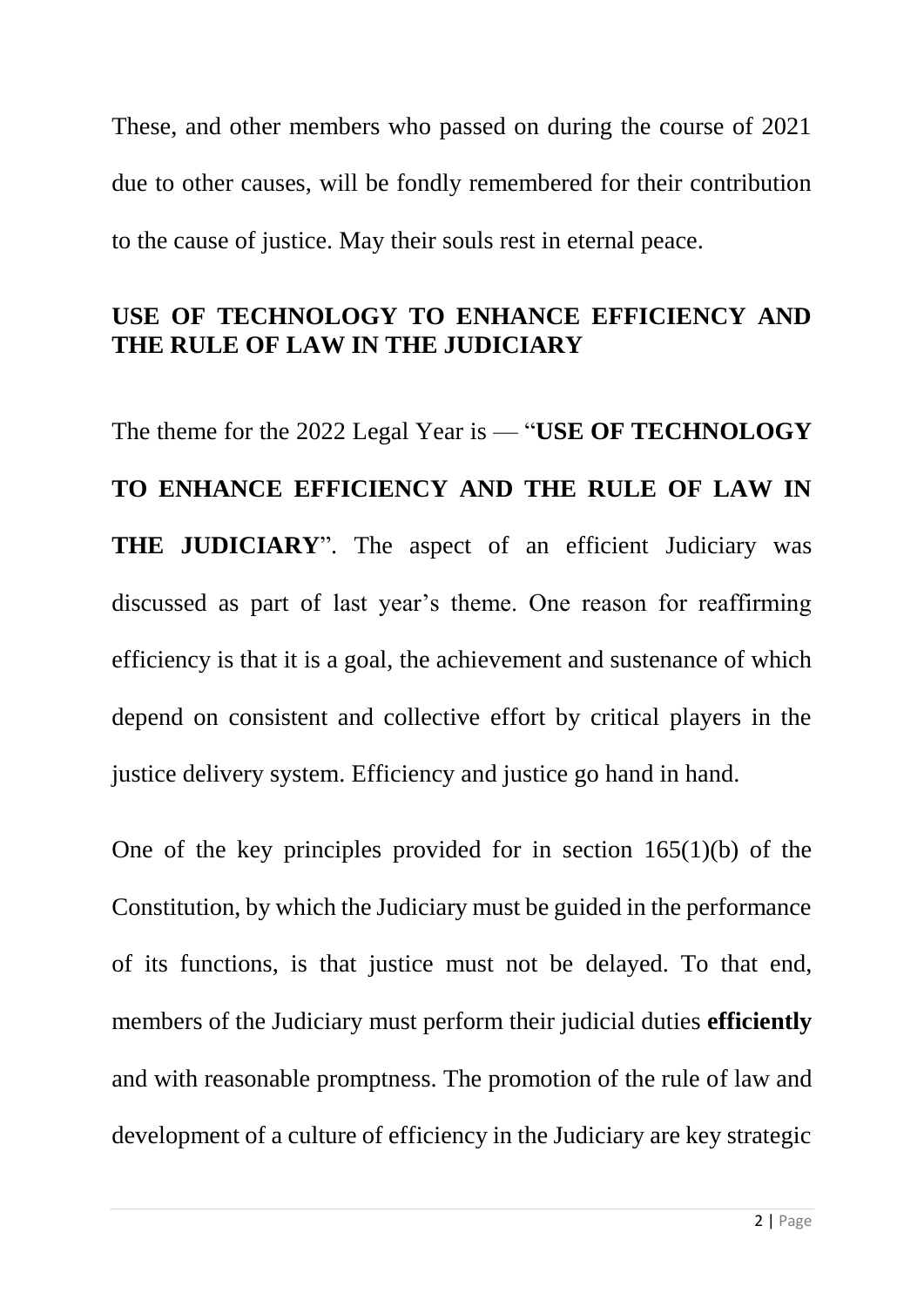focus areas captured in the Judicial Service Commission ("the JSC") Strategic Plan for 2020-2025.

As stated in the remarks made at the opening of the 2021 Legal Year, efficiency entails performance at the highest level possible using the available resources. In the context of the Judiciary, efficiency transcends beyond the institution's aspirations or the accepted international standards. It is a legal imperative that is imposed on the courts. Section 164 of the Constitution requires the courts, in addition to being independent and impartial, to apply the law **expeditiously** without fear, favour or prejudice.

Section 190 of the Constitution requires the JSC, among other functions, to promote and facilitate the independence and accountability of the Judiciary and the **efficient** administration of justice in Zimbabwe. This guiding principle has a dual residual role firstly, it obliges members of the Judiciary to perform their judicial duties efficiently and, secondly, it enjoins the JSC to promote and facilitate the efficient administration of justice in Zimbabwe. The performance of the constitutional obligation of ensuring efficiency in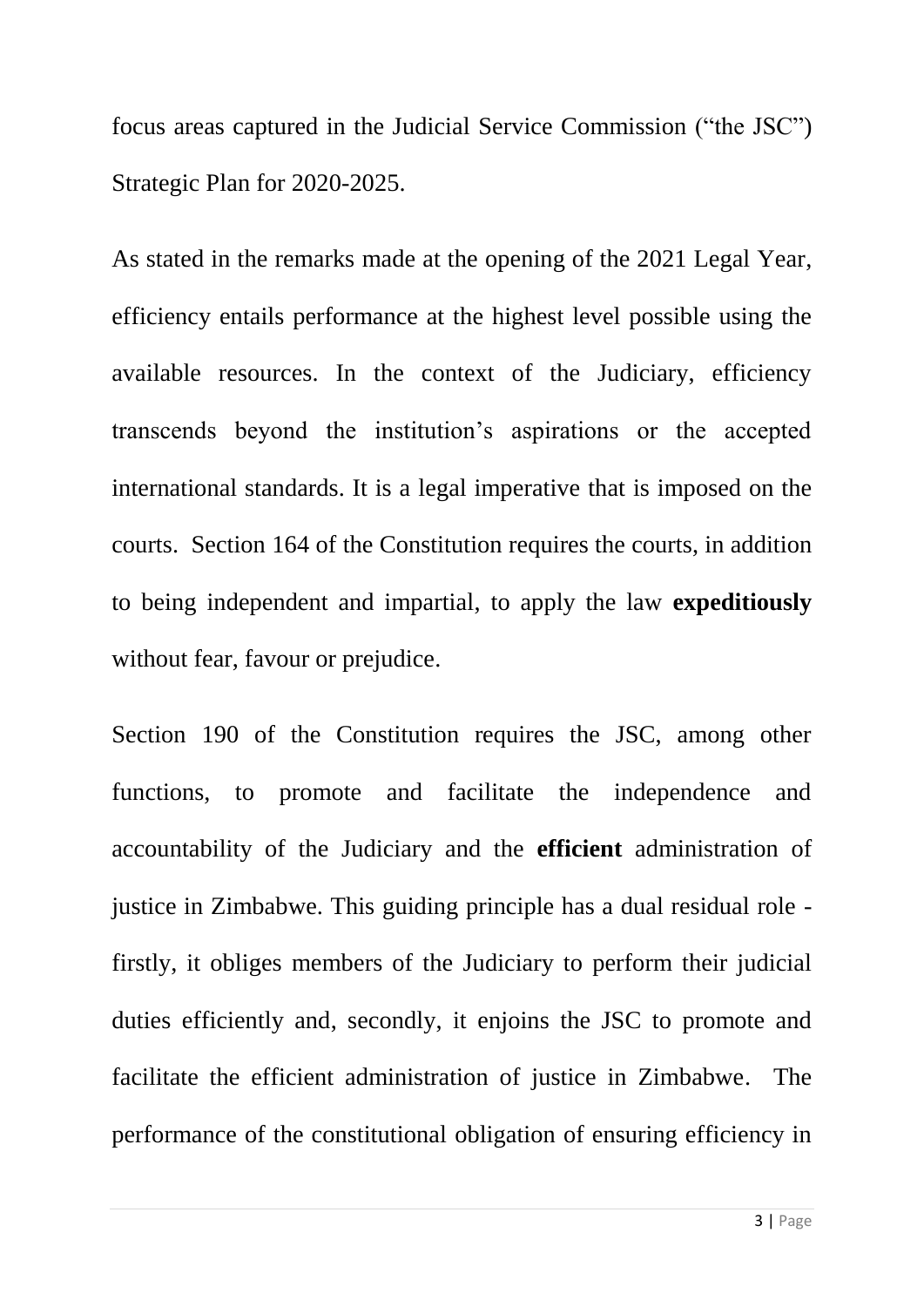the administration of justice promotes the rule of law. The improvement and modernisation of the system, the Constitution and the laws created to interpret and give meaning to the law itself is a legal exercise. In other words, it is the duty of the JSC to make the system of justice work better.

The synergetic relationship between the Judiciary and the rule of law has been extensively canvassed in prior speeches. At this point, it suffices to state that the rule of law is a vital cornerstone in the effective functioning of a democratic state. At its conceptual level, it is the antithesis of arbitral rule. For some, the concept merely has a purely formal meaning. Under this concept of the rule of law, the State must act in accordance with the laws it has promulgated and these laws must meet a certain number of minimum characteristics. For others, the concept has a wider, more substantive, meaning, in that it incorporates ideals of justice and fairness. It is on the basis of the latter definition that this year's theme has been formulated.

A key component of the administration of justice which continues to gain prominence and relevance is the use of **technology**. It has now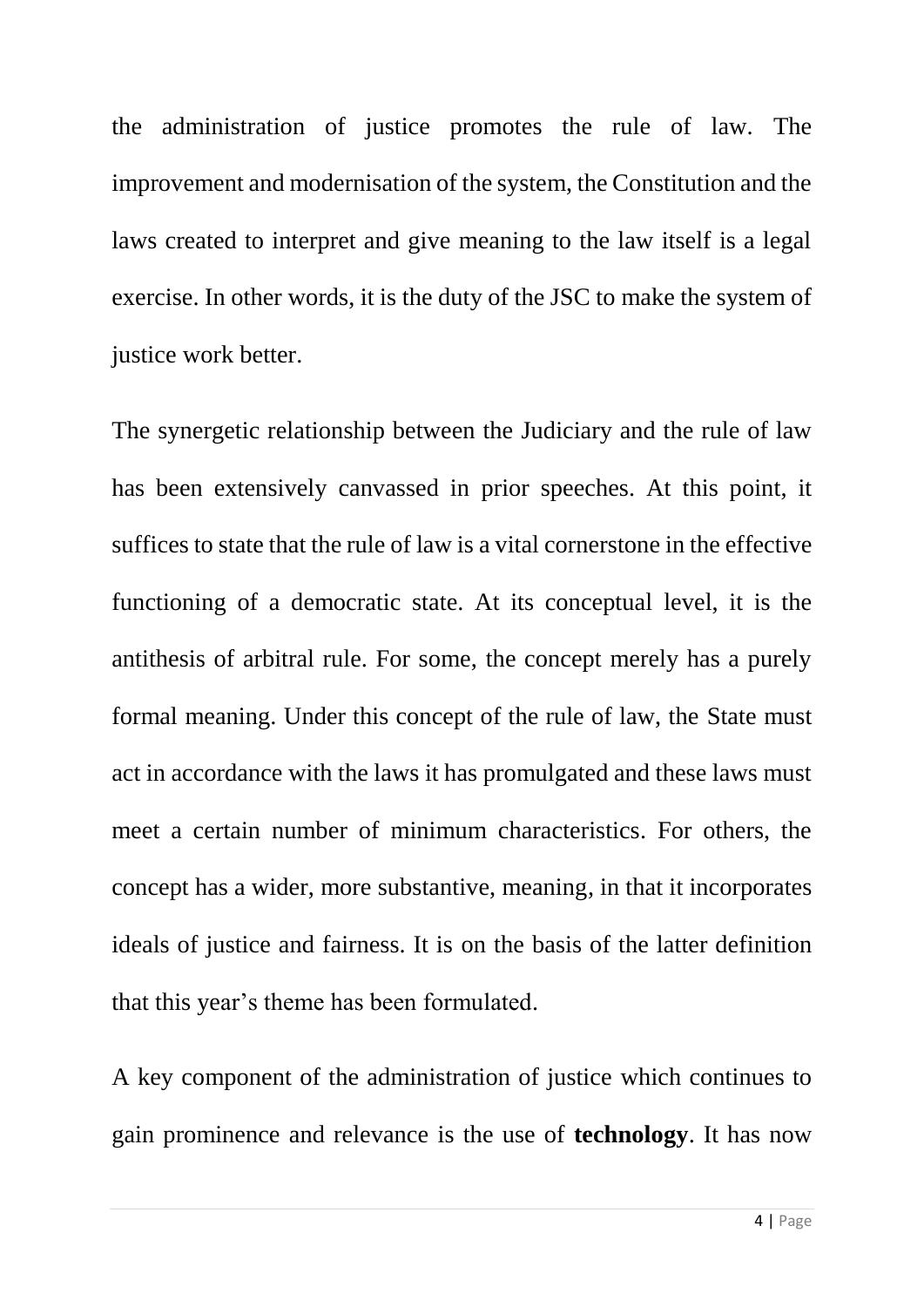been accepted as part of best practices that the use of technology in the justice delivery system would go a long way in enhancing the efficiency of the courts. With the advent of the COVID-19 pandemic and the adoption of measures for preventing its spread with restrictions on in-person interactions, the use of information communication technology has assumed greater importance as a means of ensuring that the justice system would continue to be accessible to the public.

The impact of the COVID–19 pandemic, though traumatic and harrowing in many respects, has revealed a certain truth about the use of technology. Various professions have now embraced digitisation in their day to day activities. Only recently the country witnessed His Excellency the President launching an electronic passport or e-passport - heralding the country's entry into the era of smart technology in the travel and identification documents sector.

The Judiciary appears to have been slow in adopting electronic justice as it has found comfort in traditional ways of doing things, such as reliance on hard copies of books, allowing of physical appearances in courts, and the filing of physical documents. The Judiciary is doing this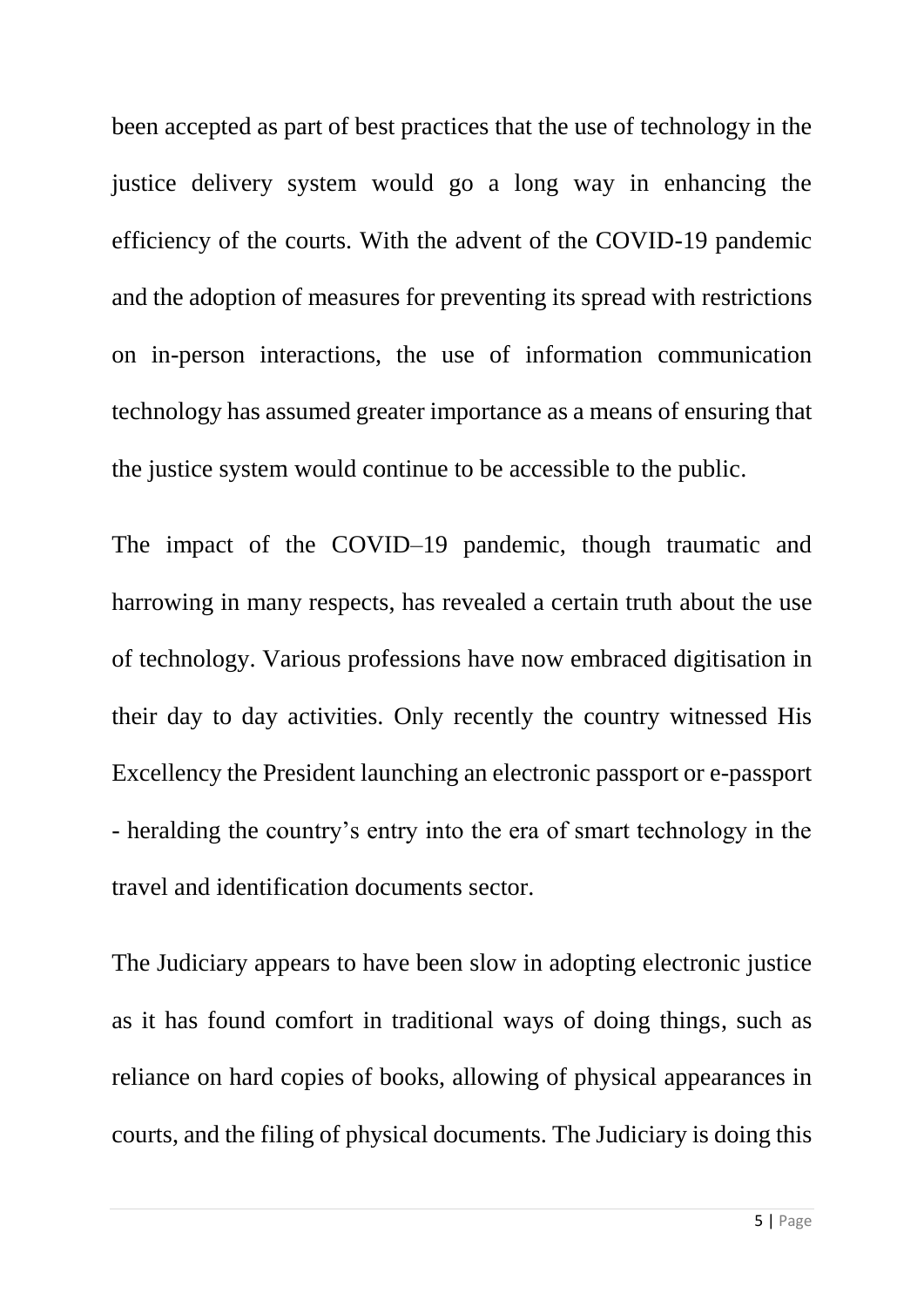at its own peril, as the use of information communication technology has increasingly become the normal way of doing any business, including the business of delivering justice. It is important to note that there is a formidable challenge ahead that calls for a major shift in the ways the choice of the means by which the objectives of the justice delivery system have hitherto been undergirded.

The problems presented to the Judiciary by the nature and gravity of the impact on the justice delivery system by the consequences of the lockdown and the restrictive measures put in place by the Government to prevent and contain the spread of COVID-19 are enough justification for the reform of the justice system. For the JSC, its constitutional mandate does not involve prescription of policy on matters of the administration of the affairs of the courts only. It includes the duty to carefully select and adopt measures designed to ensure that an efficient administration of justice prevails in the country and is maintained.

The use of technology allows reliance on innovative and electronically guaranteed and controlled procedural activities such as virtual hearings, electronic filing, electronic payments and electronic case management,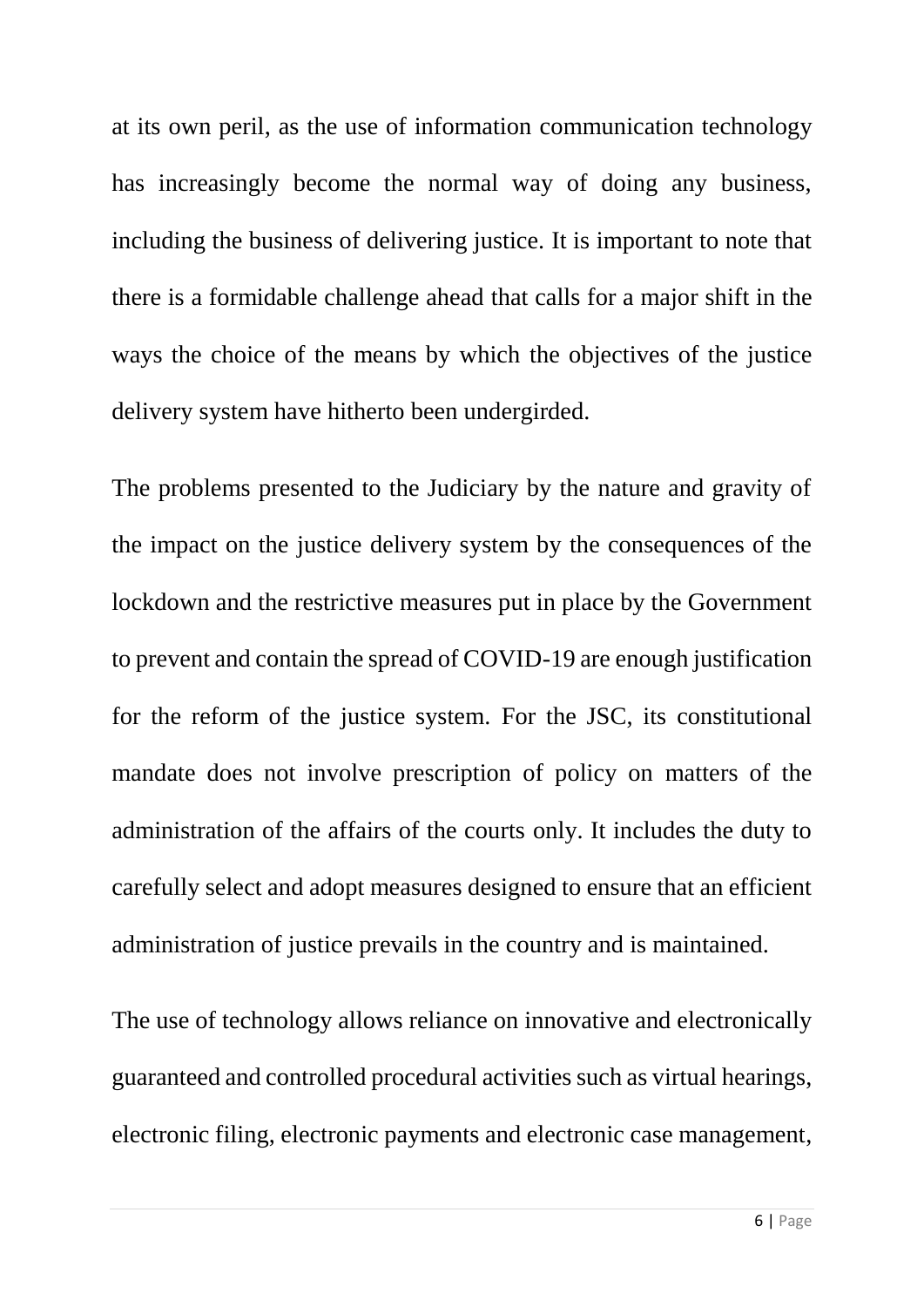to name but a few. The added advantage of the adoption of an electronic justice system is that technology continues to develop and improve. The costs of accessing justice would depreciate and, by extension, the realisation of the rule of law aided. The Judiciary ought to be receptive to the relevant technological changes and embrace the benefits of the digitisation of the judicial function as the vanguard of the rule of law and the last line of defence in the justice system.

Access to the courts should not be impeded merely because of the impossibility of litigants physically presenting themselves in a courtroom. The contemplation of the role of a court in the context of video hearings challenges the holding of the traditional view of a court hearing as a physical assemblage of parties in dispute, with their legal representatives and witnesses, before a judicial officer in a room officially designated for the purpose.

With these considerations in mind, it is important that the Judiciary considers the practical import and relevance of the aspect of using technology to enhance efficiency, as set out in this year's theme. This, in itself, is a call to innovate and reconsider the modes of operation that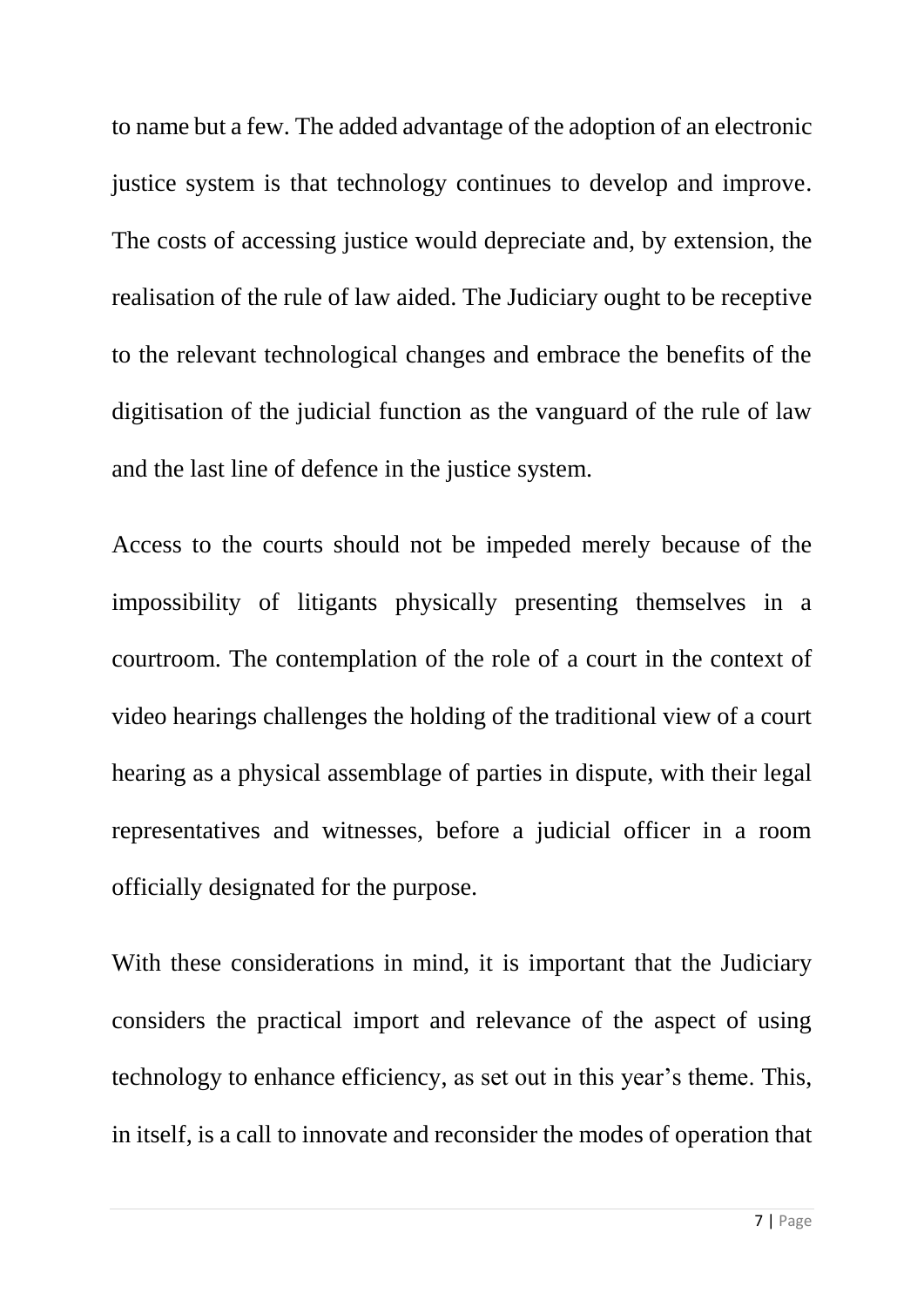are being used. Positive outcomes are expected to emerge as a result of the use of technology to conduct judicial business. Firstly, the overall performance of the Judiciary would be enhanced because of the efficiency brought about by the use of information communication technology. Resultantly, there would be a correlative increase in output from all the courts. Secondly, there would be uniform efficiency across the different courts, stemming from the use of the same technologies in different courts. In the absence of the use of technology, the efficiency of each court station is dependent on the relative competence of the persons manning it.

#### **THE INTEGRATED ELECTRONIC CASE MANAGEMENT SYSTEM**

The flagship activity that the Judiciary has taken to enhance efficiency and the rule of law is the Integrated Electronic Case Management System – "the **IECMS**". In the 2021 Legal Year opening address, it was stated that the JSC had concluded the contract for the implementation of the **IECMS** with an Armenian company — Synergy International Systems. It was also indicated that the first phase of the system, which will involve the Constitutional Court, the Supreme Court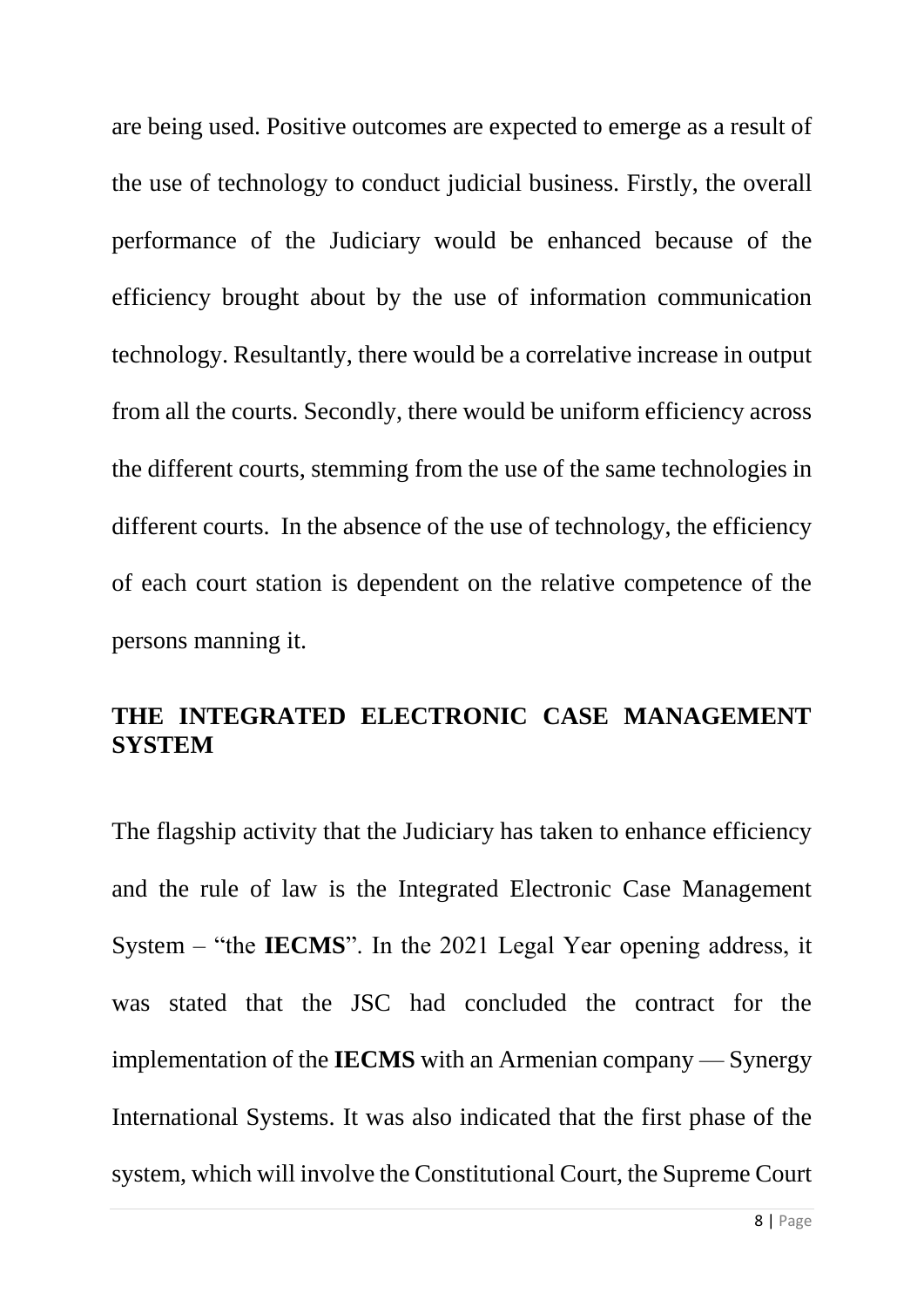and the Commercial Court, would be ready for implementation in January 2022. The designing of the system for the three courts is now complete. The process of testing the system by the registrars working with the JSC ICT team and officials from Synergy International Systems has started. It has, however, not been possible to deploy the system in the respective courts by 01 January 2022 as promised because of some challenges encountered during the course of the year which disrupted the work plans. The delays in deploying and testing the system were occasioned by the various lockdowns and restrictions imposed to curb and curtail the spread of COVID-19 between January and July 2021. The procurement of equipment for the DATA CENTRE that will house the entire system has commenced. The date for the launch of the system has had to be rescheduled to 01 May 2022.

The **IECMS** underpins the use of information communication technology as a means of enhancing efficiency and the promotion of the rule of law in the courts. It will be a records management tool that will remove the storage challenges that have been faced by court registries in all the years gone by. In addition to virtual hearings, the system will enable electronic payments, electronic filing and service as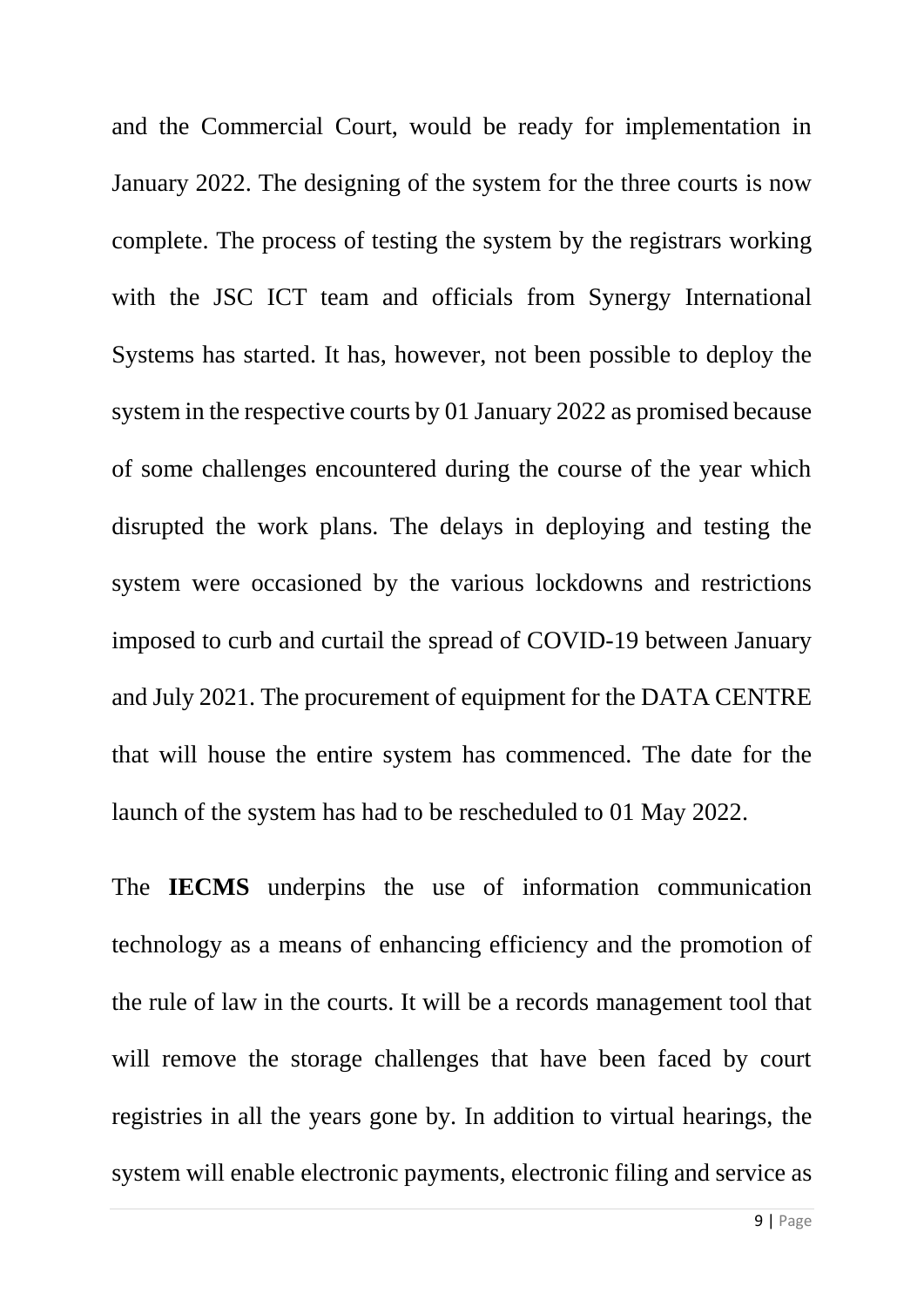well as ensuring the end–to–end management of a case life cycle. The system is expected to assist in the management of court backlogs and in decisively dealing with the vice of corruption, as it contains components such as automatic case allocation. Justice demands such a system that anticipates and meets its needs.

The system integrates all the players in the justice sector. These players are the legal practitioners, the National Prosecuting Authority, the Office of the Attorney-General, the Zimbabwe Anti Corruption Commission, the Zimbabwe Republic Police and the Zimbabwe Prisons and Correctional Service. It is important that each institution embraces and understands how the system operates. Arrangements have been made for intensive training to be conducted by the service provider and the JSC ICT team. The training will take place during the next two months. The JSC will be requesting each institution to second members of staff who will be involved in accessing and using the system so that they are trained.

Filing of documents in the system may be done using any of the available electronic gadgets such as a smart phone, an IPad or tablet, a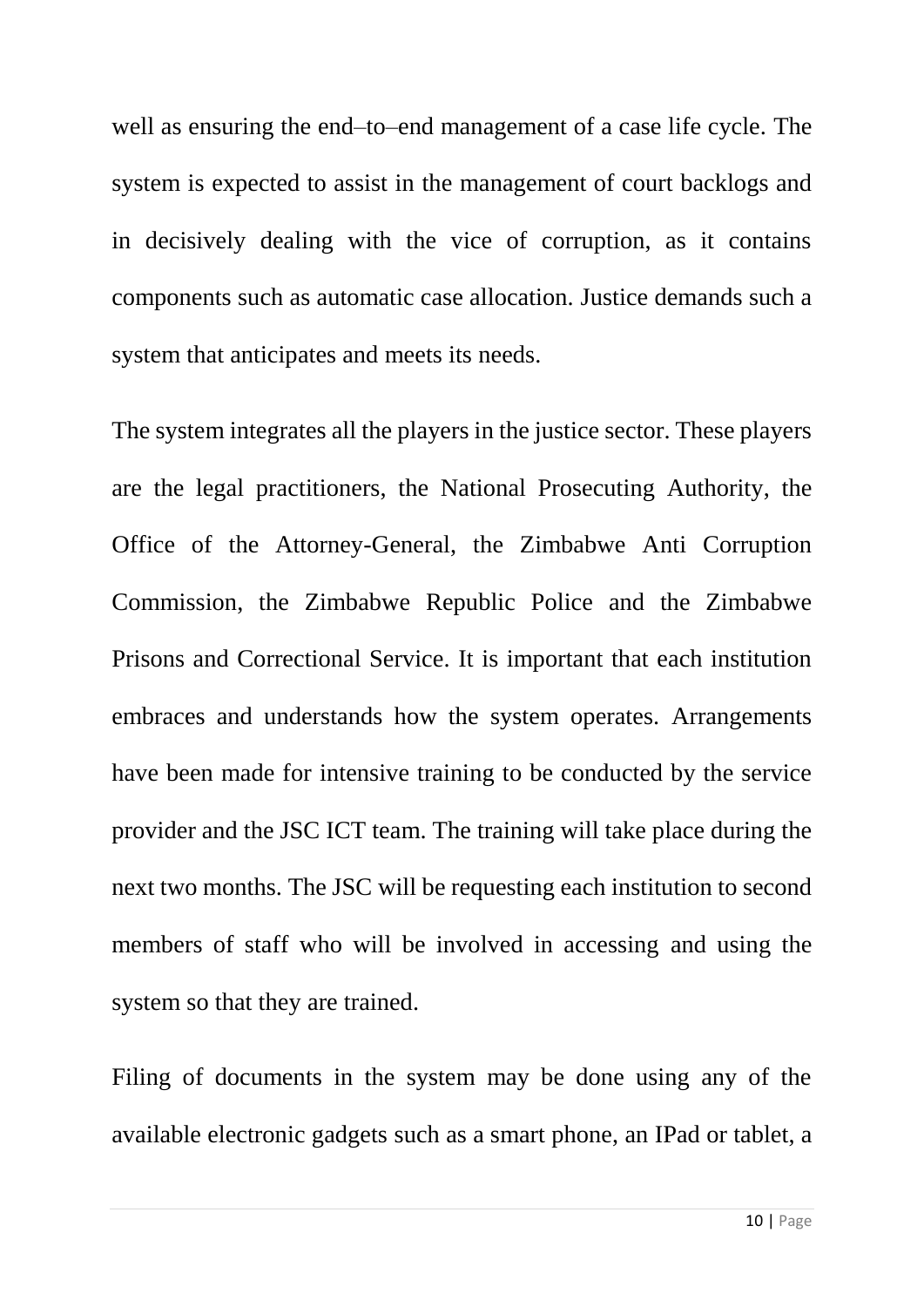laptop or a computer. The JSC will be opening e-filing centres at all courthouses. These centres will be manned by skilled members of staff, who will assist members of the public to lodge their matters in the system. What this entails is that if one wants to file any matter or document in any of the three courts mentioned above, and one lacks the skill or gadget to perform the task, one only needs to visit a court nearest to where one resides to make use of the e-filing centre and equipment at that station.

As indicated earlier, a key component of the **IECMS** is the use of virtual courts. In view of the effects of the COVID-19 pandemic on the justice delivery system, the JSC took the position that virtual courts be established without delay even before the launch of the **IECMS**. To that end the JSC partnered with the UNDP, UNICEF and the ICJ to set up virtual courts in each of the ten Provincial Centres and the High Court. Virtual court equipment has already been installed at Harare Magistrates' Court and at the High Court in Harare. The system connects the two courts with Harare Remand Prison. I expect the commissioning of the equipment during the course of this term.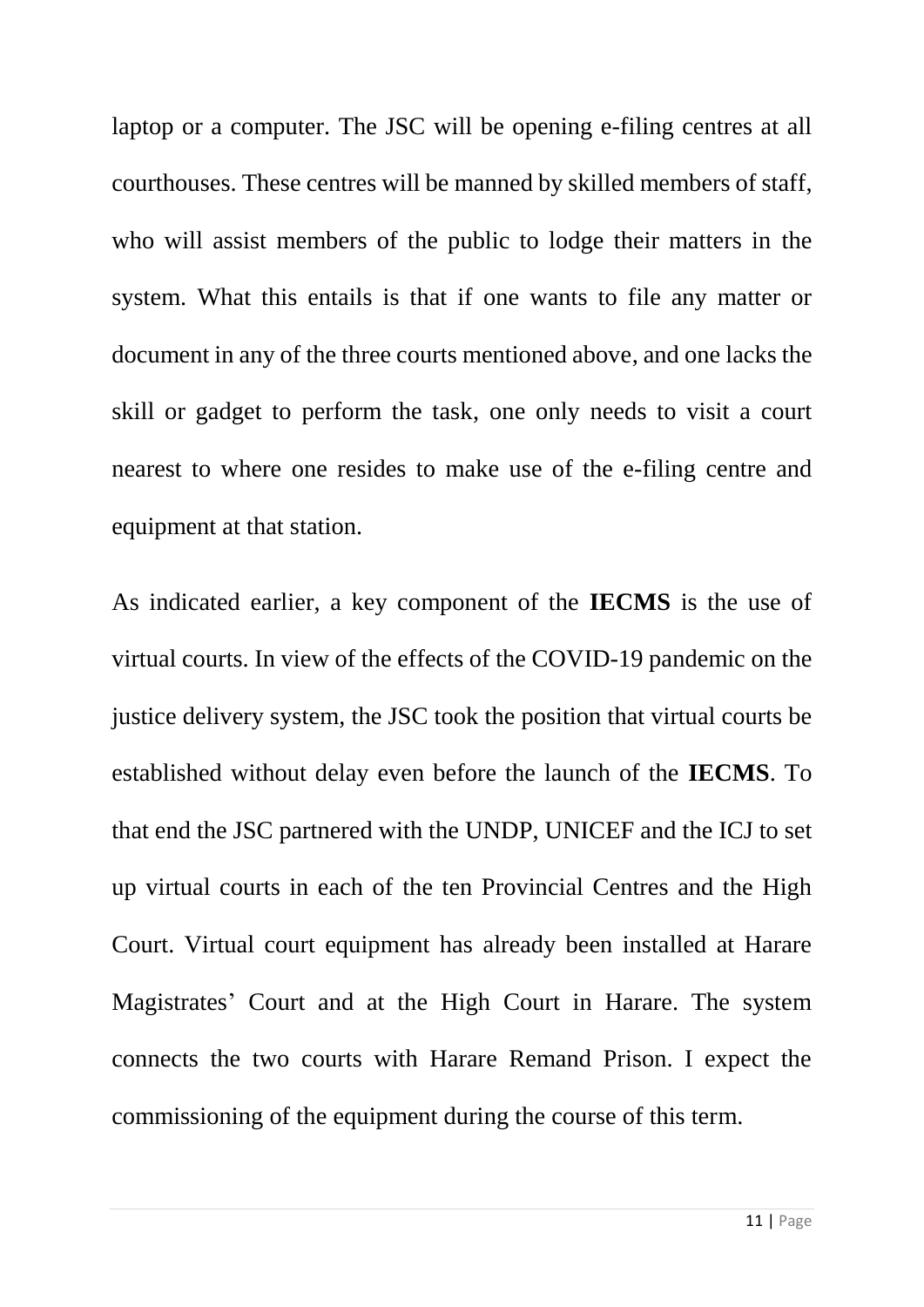The message is that the JSC is now taking concrete action to implement the **IECMS** as the solution to the problems arising from features of the justice delivery system which have hindered the realisation of its maximum benefits by the public it is intended to serve. The public will measure the efficiency of the system by the experiences of the reality of the results of the actions taken.

The adoption and use of appropriate technology in the delivery of justice does not mean that the system will lose the fundamental attributes of transparency, independence, impartiality, accountability, openness and ability to present one's case on which it is anchored. It is a fundamental principle of the Constitution that there should be at any given time a system for the delivery of justice which incorporates procedures and processes that guarantee the promotion of these values.

#### **JSC ACTIVITIES DURING THE YEAR 2021**

#### **JUDICIAL APPOINTMENTS**

The formal separation of the Constitutional Court from the Supreme Court in 2020 was consolidated in 2021 through the enactment of the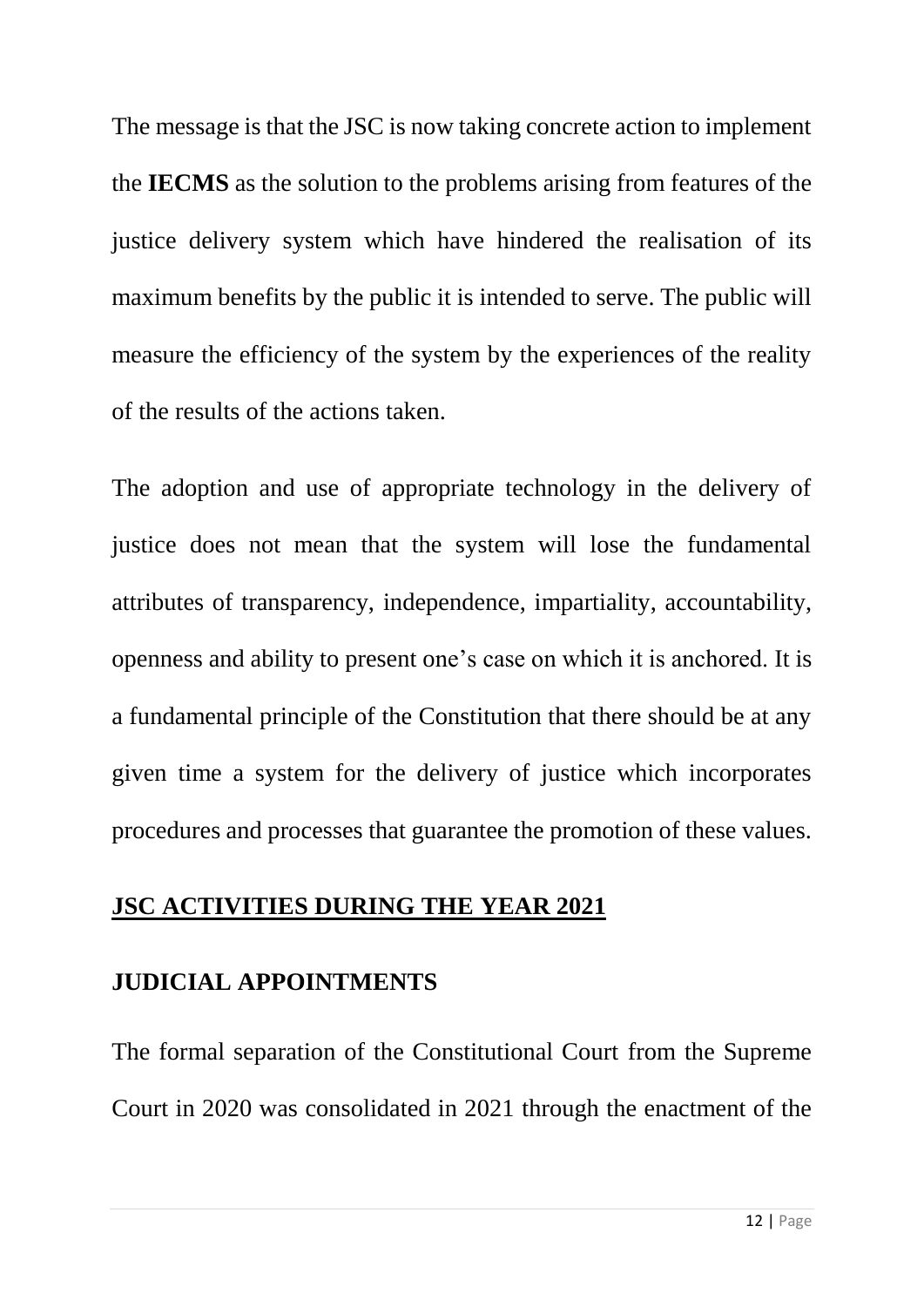**Constitutional Court Act** [*Chapter 7:22*] and the substantive appointment of Constitutional Court Judges on 20 May 2021.

The five Constitutional Court Judges appointed are the Honourable Mr Justice Paddington Garwe JCC, the Honourable Mrs Justice Rita Tambudzai Makarau JCC, the Honourable Mrs Justice Anne Mary Gowora JCC, the Honourable Mr Justice Ben Hlatshwayo JCC and the Honourable Mr Justice Bharat Patel JCC.

I would like to publicly congratulate the Honourable Judges on their appointment to the highest court in the land. As the first substantive appointments to the Constitutional Court, they carry the heavy burden of meeting the expectations of developing home-grown constitutional jurisprudence, considering the fact that the decisions of the Constitutional Court are final and binding on every person and every institution of Government.

The substantive appointment of the above five Judges to the Constitutional Court necessitated the subsequent appointment of six new Judges to the Supreme Court bench. The Judges of Appeal appointed from the High Court are the Honourable Mr Justice George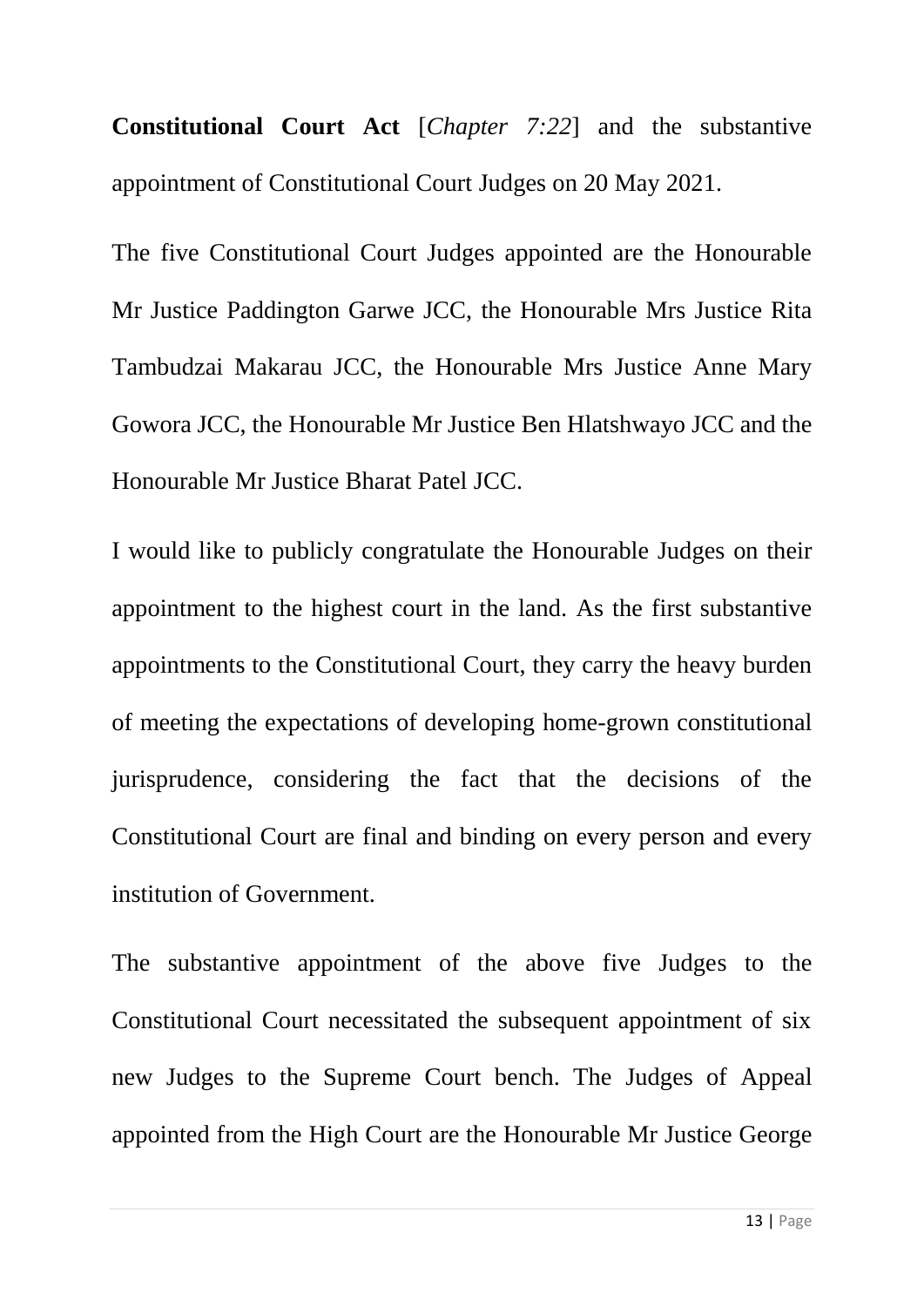Chiweshe JA, the immediate past Judge President of the High Court, the Honourable Mr Justice Alphas Chitakunye JA, the Honourable Mr Justice Samuel Kudya JA, the Honourable Mrs Justice Felicia Chatukuta JA, the Honourable Mr Justice Joseph Musakwa JA and the Honourable Mrs Justice Molly Mwayera JA. The elevation of these Judges to the Supreme Court will ensure that the Supreme Court is in a position to meet the challenges of the rising case load. I wish to publicly congratulate the Honourable Judges on their appointment.

The composition of the High Court was affected by the knock-on effect of the promotion of some of its Judges to the Supreme Court bench. Consequently, the JSC conducted an elaborate interview process to identify fit and proper persons for appointment to the High Court, bearing in mind the fact that of the Superior Courts this is the most frequently accessed judicial forum in the land.

After completion of the public interview process, the following persons were appointed as Judges of the High Court - the Honourable Mr Justice Rodgers Manyangadze, the Honourable Mr Justice Joseph Chilimbe, the Honourable Mrs Justice Kate Catherine Bachi-Mzawazi, the Honourable Mr Justice Bongani Ndlovu, the Honourable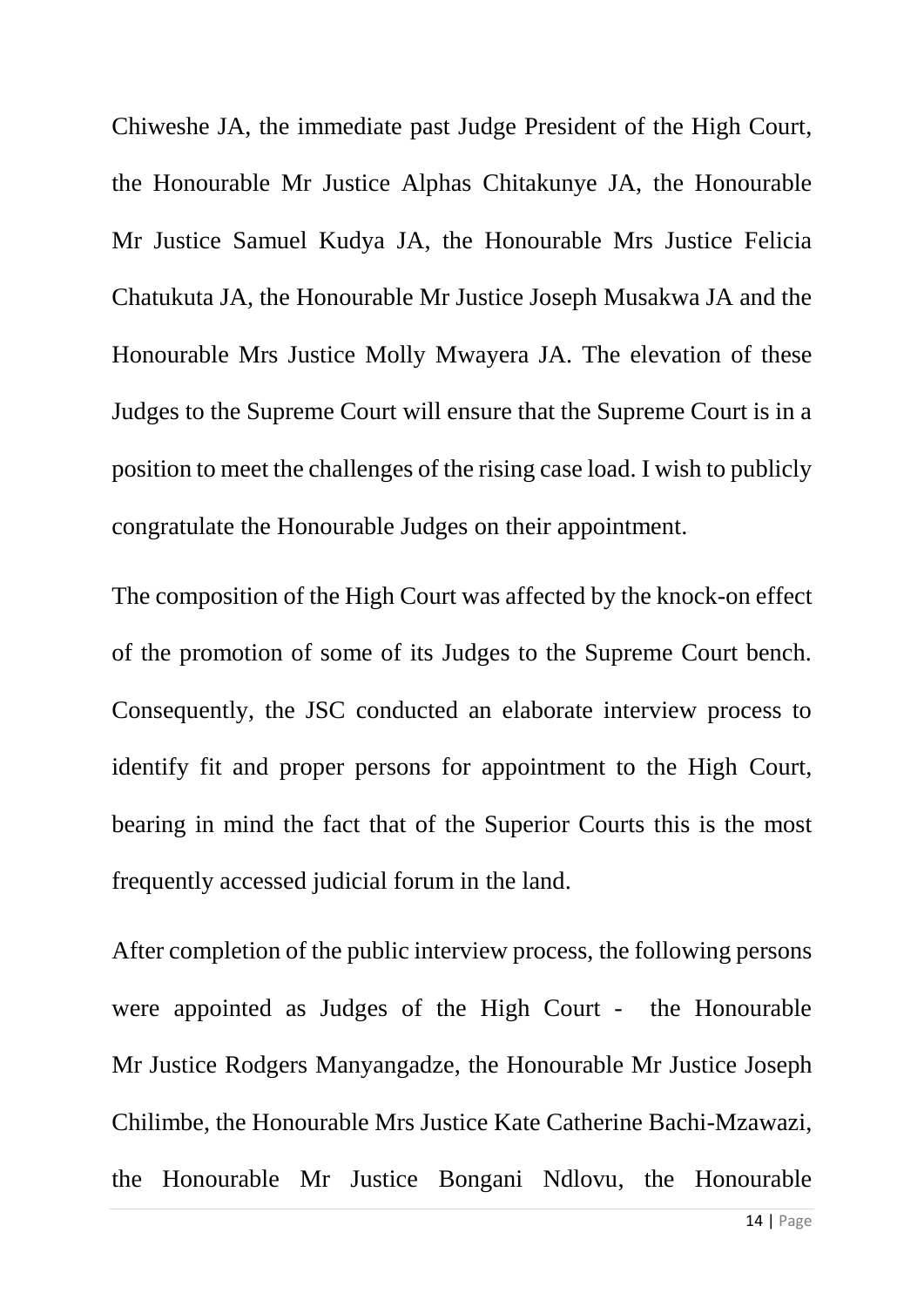Mr Justice Samuel Deme, the Honourable Mr Justice Never Katiyo, the Honourable Mr Justice Munamato Mutevedzi, the Honourable Mr Justice Elijah Makomo and the Honourable Mrs Justice Lucie-Annie Chipo Mungwari. They joined the Honourable Ms Justice Gladys Mhuri, the Honourable Mrs Justice Fatima Maxwell and the Honourable Mrs Justice Emilia Muchawa, who were elevated from the Labour Court to the High Court in accordance with section 180 (4a) of the Constitution. I would like to also congratulate the Honourable Mrs Justice Zimba-Dube on her appointment to the position of Judge President of the High Court.

These significant judicial appointments in the Superior Courts are meant to ensure that the Judiciary is suitably equipped to administer justice. The administration of justice entails that there should be no undue delays in the hearing and determination of disputes brought before the courts.

Judges and magistrates are guardians of the law. The principle of the rule of law which governs the scope and manner of the performance of the judicial function demands that the integrity of the Judiciary should be beyond reproach. Judges and magistrates must inspire confidence in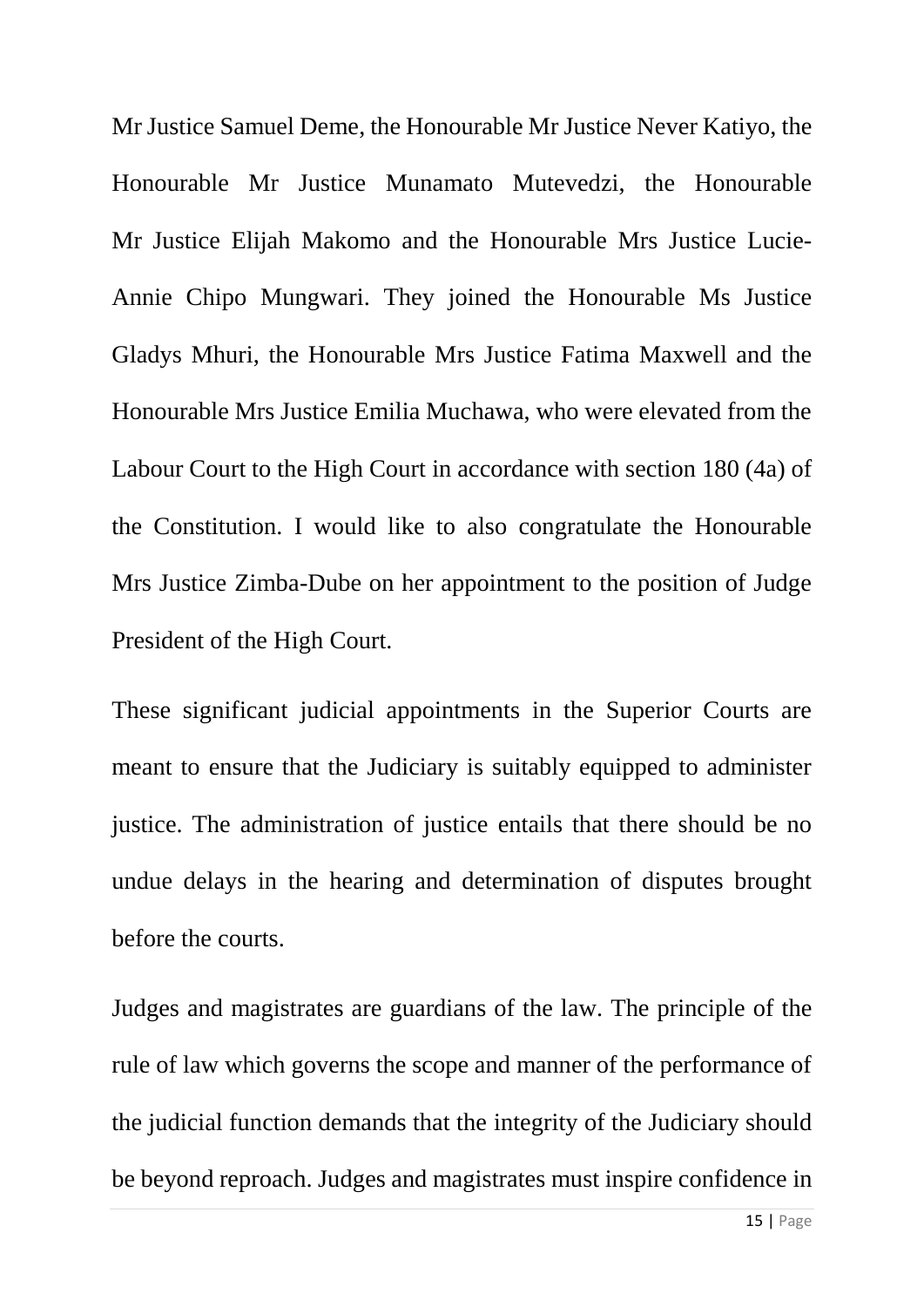all those who appear before them that justice will always be done, irrespective of whether one wins or loses a case. There must be a demonstrable display of conduct consistent with zero tolerance to corruption in the Judiciary. Members of the Judiciary must always avoid putting themselves in situations in which their conduct gives rise to complaints involving allegations of corruption.

#### **ENACTMENT OF THE NEW HIGH COURT RULES, 2021**

This past year finally saw the enactment of the new High Court Rules. During the initial stages of the application of the Rules, gaps and inconsistences are likely to be identified by stakeholders. The Rules Committee will attend to all the identified imperfections in the High Court Rules.

I would like to thank the Ministry of Justice, Legal and Parliamentary Affairs, the Office of the Attorney-General, the Law Society of Zimbabwe, civic organisations and other stakeholders who partnered the JSC to review the Rules before their enactment.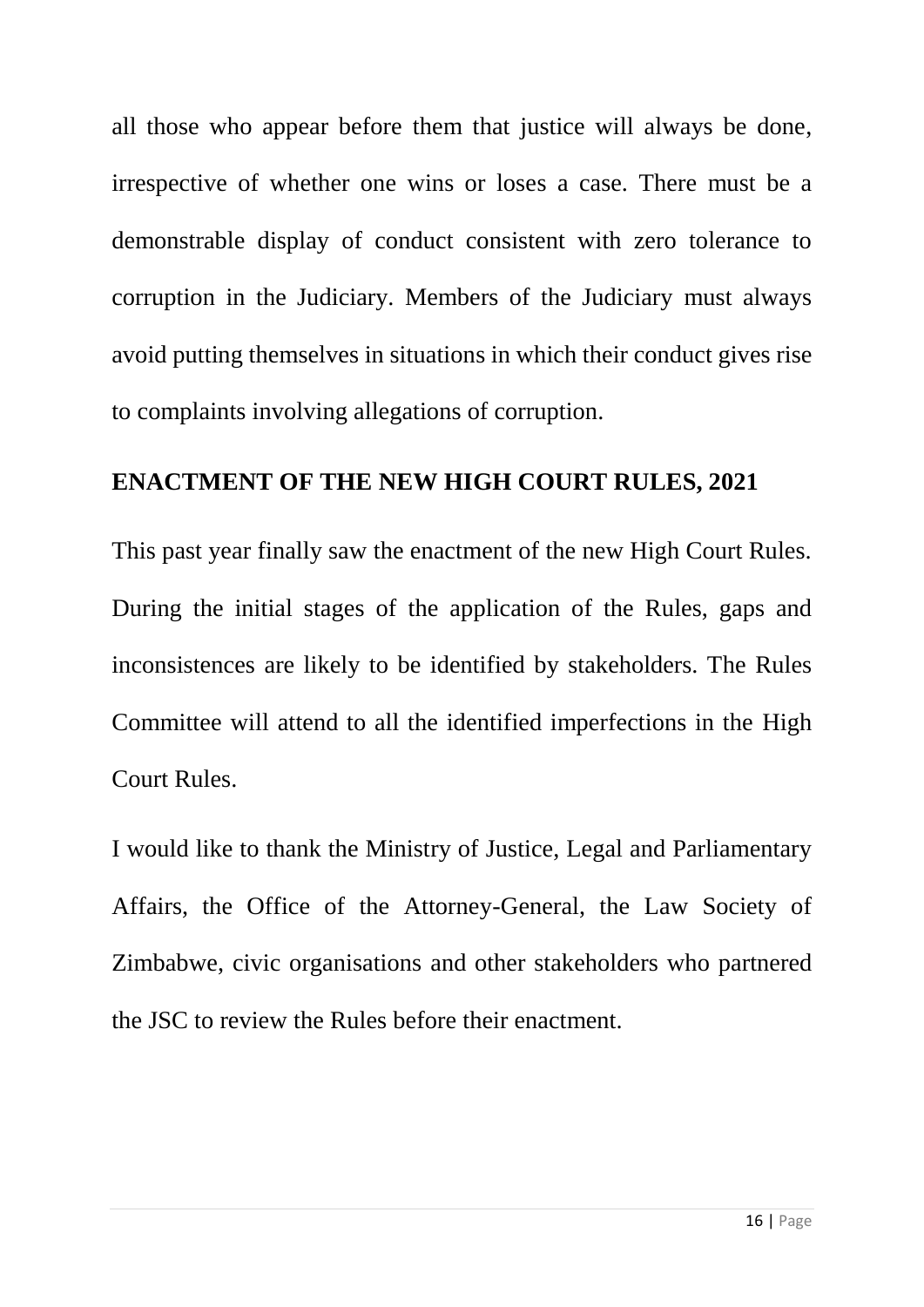#### **JUDICIAL TRAINING INSTITUTE OF ZIMBABWE**

You will be aware that the JSC launched the 2020-2025 Strategic Plan. A key component and strategic focus area of the Strategic Plan is the establishment of the Judicial Training Institute of Zimbabwe ("the JTIZ") as a means of the execution of the policy of ensuring continuous education of members of the Judicial Service. The JTIZ has now been established and became operational during the period under review.

The JTIZ operates under the auspices of the JSC. It facilitates and promotes the training and capacity development of all staff members within the Judicial Service, including Judges and magistrates. The formation of the JTIZ is also a fulfilment of the provisions of section 165(7) of the Constitution, which place an important obligation on members of the Judiciary to take reasonable steps to maintain and enhance their professional knowledge, skills and personal qualities, and in particular to keep themselves abreast of developments in domestic and international law.

It is through skills development that an efficient Judiciary, which has the capacity to rely on the latest technology to enhance the rule of law,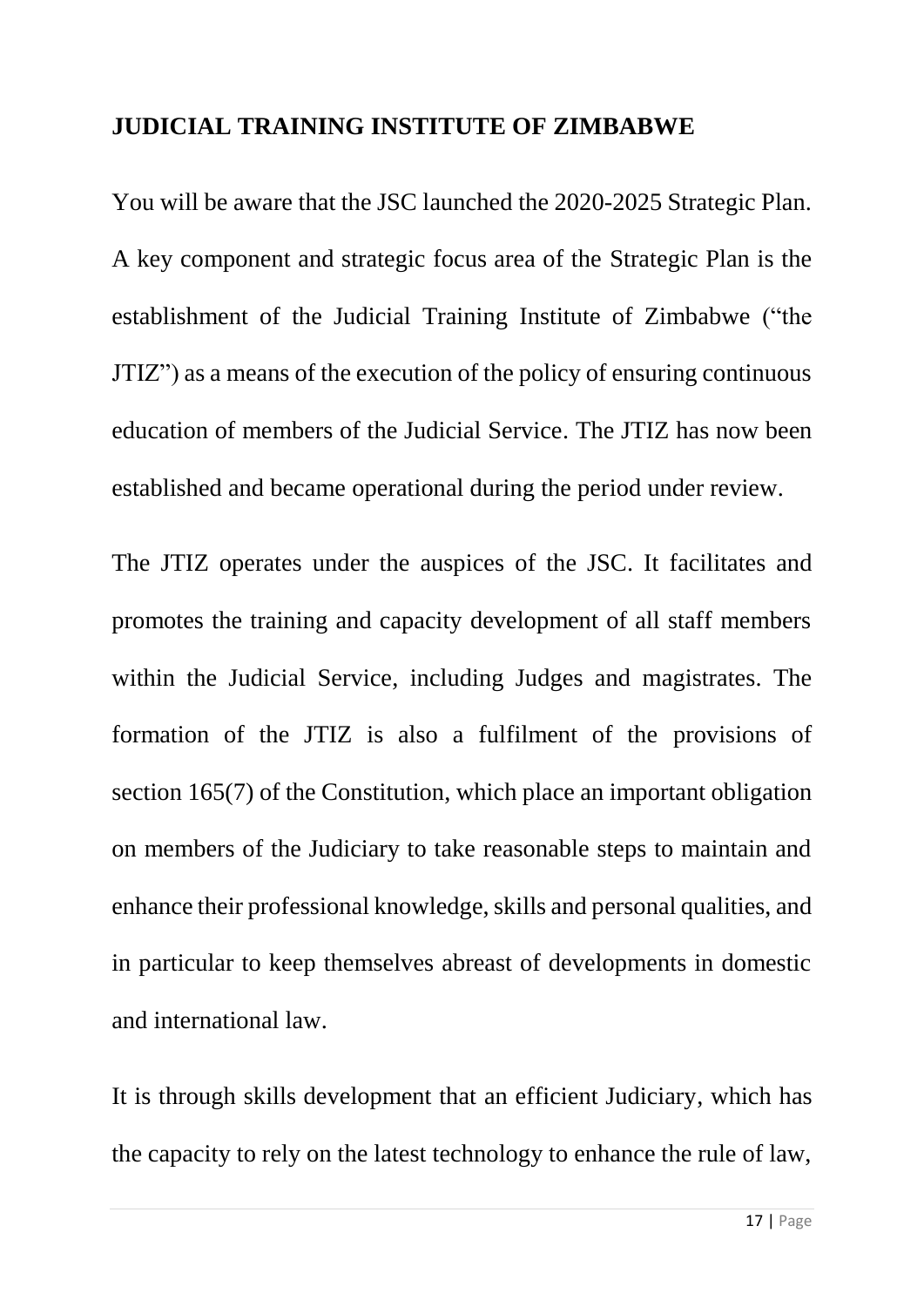protect fundamental rights and freedoms and ensure access to justice to all manner of people, can enjoy public confidence. Last year the JTIZ successfully organised and conducted an induction programme for the recently appointed Judges of the High Court. It also conducted training workshops for magistrates, research officers and Judges' assistants.

The JTIZ's mandate resonates well with the theme for this year. There is no doubt that one of the causes of an inefficient justice system, or what some academics have called the "misrule of law", is incompetence and lack of professional knowledge on the part of judicial officers and their supporting staff. The JTIZ will, therefore, contribute to the forestalling of inefficiency and the "misrule of law" by equipping members of the Judiciary and their supporting staff members with the skills necessary for the efficient administration of justice, as well as maintaining their professional knowledge – which is a prerequisite for the enhancement of the rule of law.

The JTIZ should be a centre of operational excellence for the impartation of the essential skills and professional competence necessary in the dispensation of quality justice by the courts.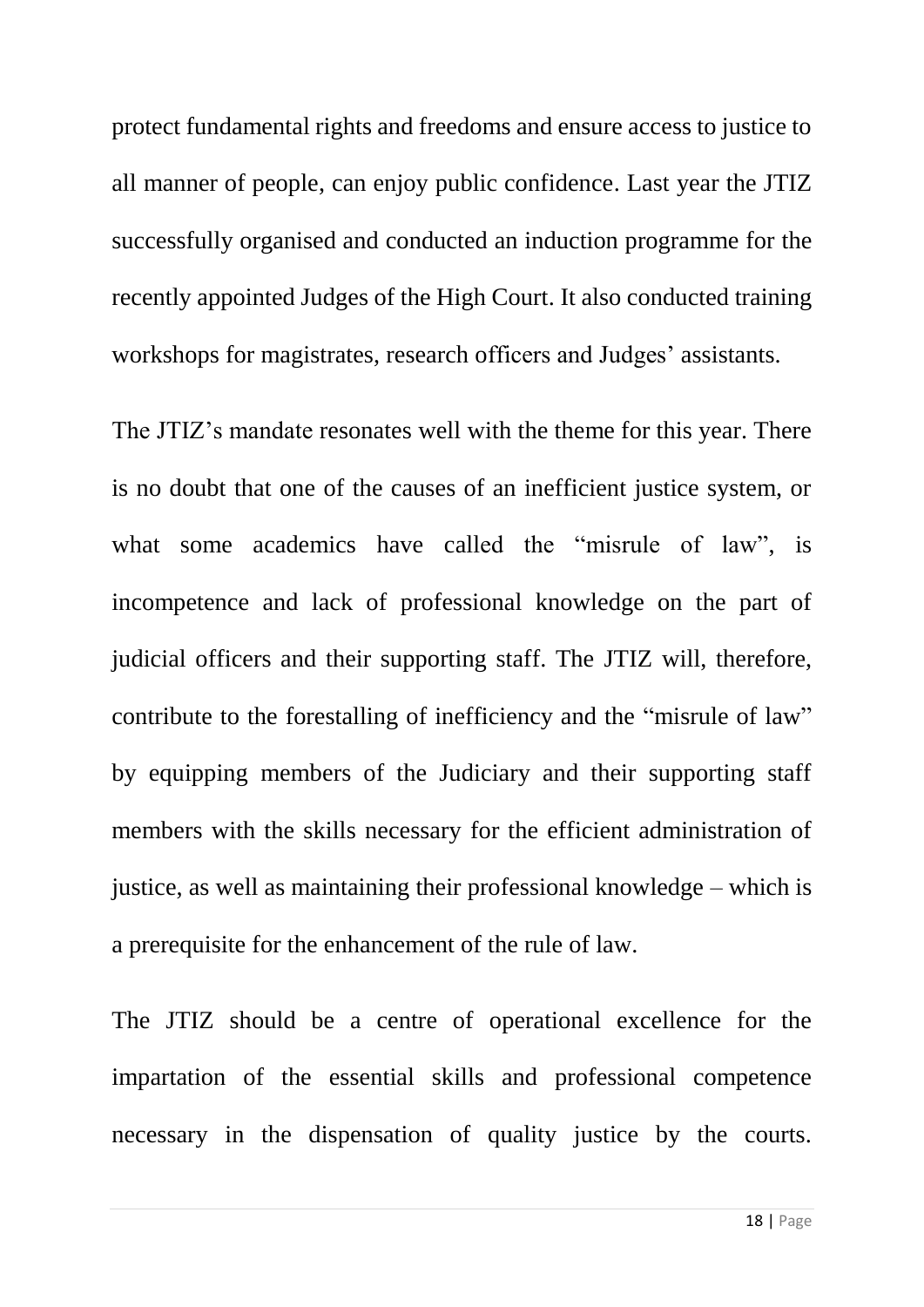Occupation of public office should never be an end in itself. It must be understood to be a necessary condition for the redefining of oneself and the assumption of the task to understand the nature of the duties of the public office occupied and the procedural demands of performing in the public interest. The dynamics of the interaction between the occupant of a public office and the demands of its duties requires continuous learning, performance management and evaluation. I am happy to state that the JSC has already procured a building to house the JTIZ.

#### **REGIONAL COLLABORATION**

The year under review saw our jurisdiction co-hosting with the Judiciary of Zambia the Southern African Chief Justices Forum ("SACJF") Conference and Annual General Meeting. This is a gathering of Chief Justices and other stakeholders in the justice sector in the SADC region where matters relating to the administration of justice and the enhancement of the rule of law in the region are discussed. The Annual General Meeting and Conference were held in Victoria Falls from 23 to 25 September 2021. The Conference was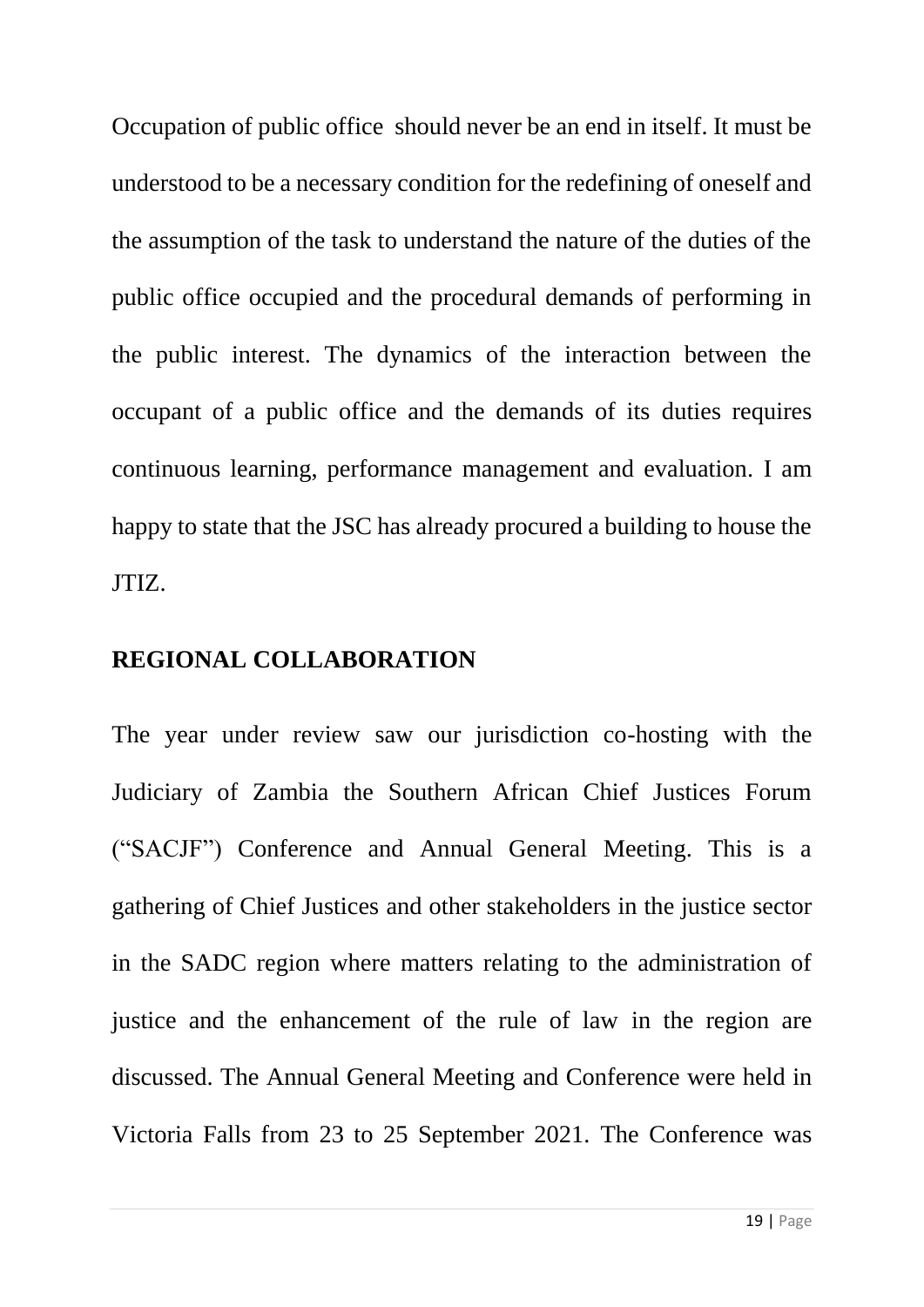premised on the need to promote the use of information communication technology to enhance the efficiency of courts under the theme "**The Judiciary and Technology in Africa**". The focus of discussions was the sharing of experiences and knowledge on the use of technology in the courts in the light of the challenges posed by COVID-19 pandemic.

Eleven Chief Justices and forty-two Judges from other countries attended the Conference. Allow me to express my profound appreciation, and indeed that of the Judiciary, to His Excellency the President, Dr E D Mnangagwa, for gracing the opening ceremony and delivering the keynote address. I also wish to thank the various arms of Government, including the security sector, who provided logistical and technical support in the hosting of the delegates and ensured that they were safe throughout the duration of their stay in Zimbabwe.

The SACJF Conference was followed by another meeting of Chief Justices and members of the Judiciaries in Africa hosted by the African Court under the 5<sup>th</sup> African Union Judicial Dialogue in Tanzania. The focus of the discussions was also on the harnessing the use of information communication technology in justice service delivery to increase transparency. These developments show the extent to which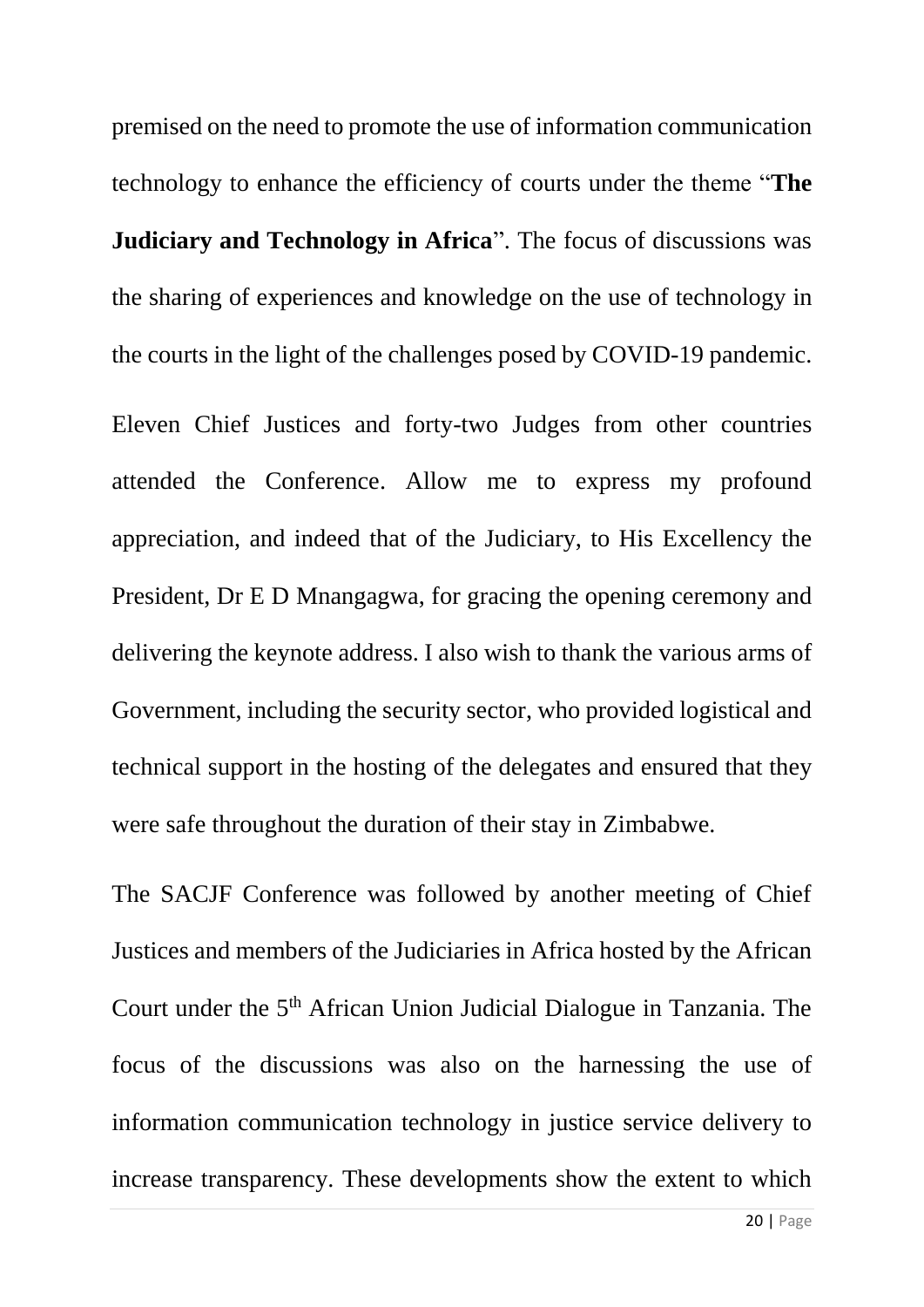the obligation on every Judiciary to adopt electronic case management in the delivery of justice has become an integral aspect of the rule of law.

#### **INFRASTRUCTURE DEVELOPMENT AND PROJECTS**

It has become customary that advantage is taken of this occasion to share with the nation the work that the JSC has done during the year under review aimed at improving access to justice and the administration of justice in general. Allow me therefore to share with you some of these infrastructural developments.

In May 2021 the JSC completed the construction of a district courthouse at Mount Darwin. The courthouse was officially opened by the former Chief Magistrate, who is now a Judge of the High Court – the Honourable Mr Justice Mutevedzi. This courthouse is an improvement for the court users and members of staff in Mount Darwin from a run-down building, which was inappropriate for the delivery of justice to the people in that area. The new building is more spacious and includes access ramps for people living with disabilities and has been fitted with modern furniture and equipment.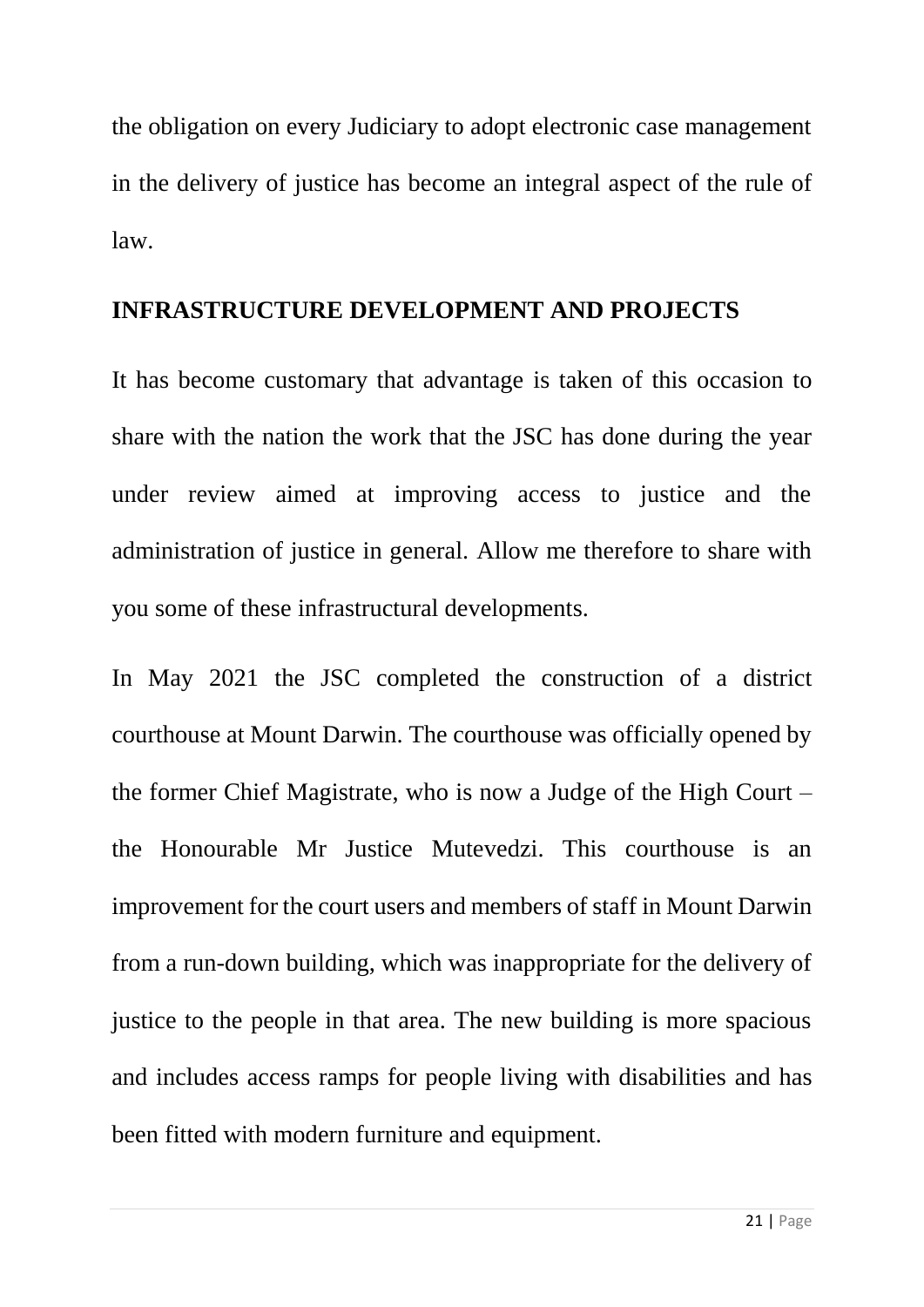Since the beginning of last year the JSC has been working on the refurbishment of Bristol House. The refurbishment exercise is producing a state–of–the–art courthouse which stands ready to accommodate the Commercial Division of the High Court. The court will be paperless and will deal with commercial disputes only. I am happy to announce that the refurbishment of the building is nearing completion and it will be officially opened this year – paving way for legal practitioners and litigants to experience quality delivery of justice that will be undergirded by the IECMS.

Two very important projects, in Matabeleland North Province at Lupane and Matabeleland South Province at Gwanda, are outstanding. Lupane is the provincial capital for the Matabeleland North Province. As commented previously, it was an anomaly that the court structures did not have Matabeleland North as a Province. This was rectified in 2019, when it became the tenth Judicial Province.

The JSC did not have a courthouse at Lupane, as it was using offices rented from the District Administrator's Department. The construction of a courthouse commenced in 2019. The progress of the project has been fairly good as the buildings housing the main court, the prison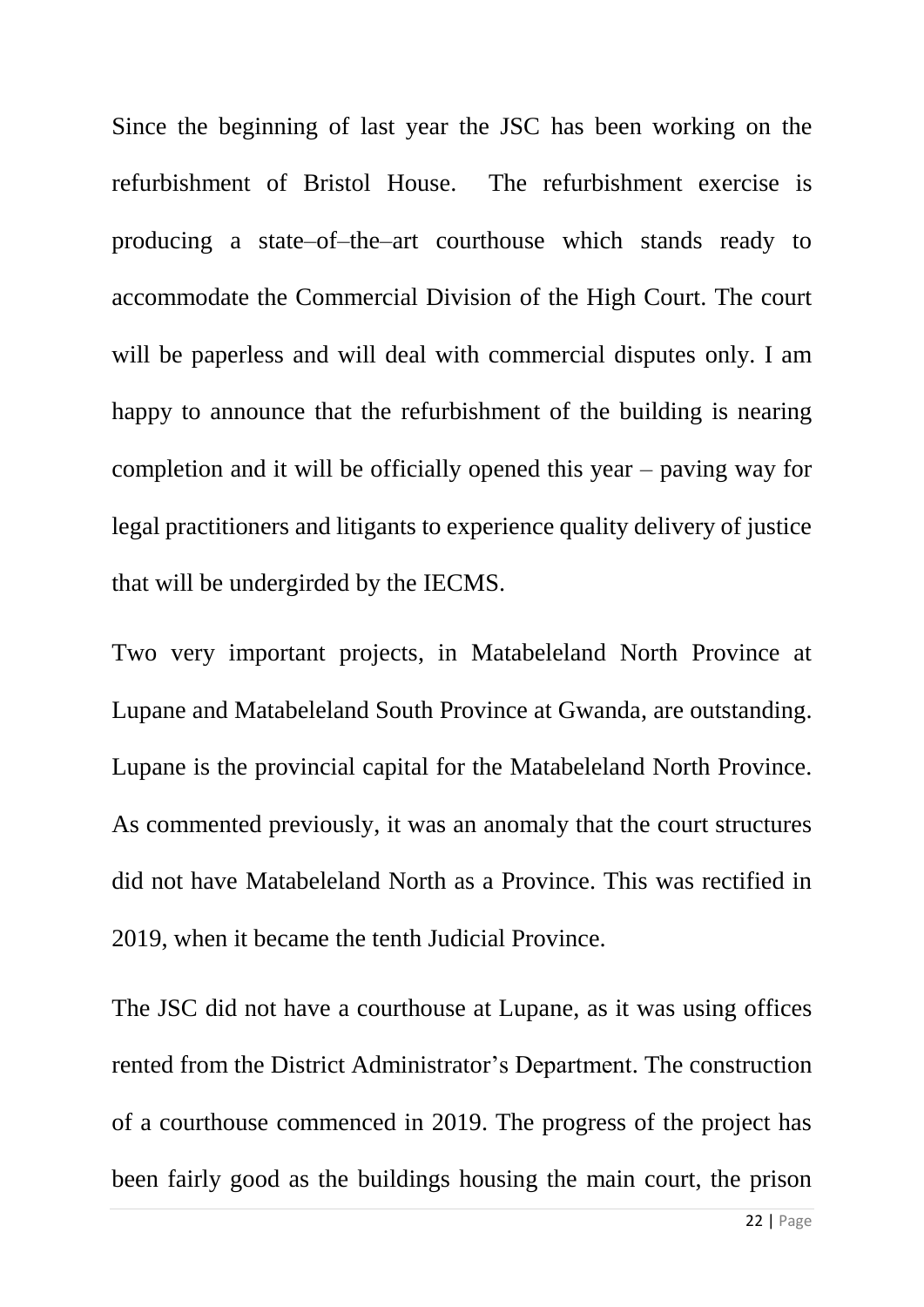cells and the ablution facilities are all complete. Work on finishings such as plumbing, electricity, floor tiling and painting has commenced. The project should be completed by the end of the first term.

In previous addresses comments have been made on the slow progress at Gwanda, where the JSC is constructing a multi-purpose courthouse that will house the various departments. The nation was advised of interventions made by the Ministry of Local Government and Public Works leading to a new contractor taking over the project. The contractor has now moved on site and work will commence in earnest soon. The Secretary of the JSC has been directed to ensure that work moves with speed at this project, which should be completed within twelve months.

Finally, but certainly not least, the Chinhoyi Court Complex in Mashonaland West was completed and was officially opened by His Excellency the President, Dr E D Mnangagwa, on 03 September 2021. It is an edifice in its own right. The multi-disciplinary building, consisting of a couple of storeys, houses the Magistrates' Court, the High Court and the offices of the Sheriff of the High Court. The JSC has already deployed a Judge of the High Court to Chinhoyi and she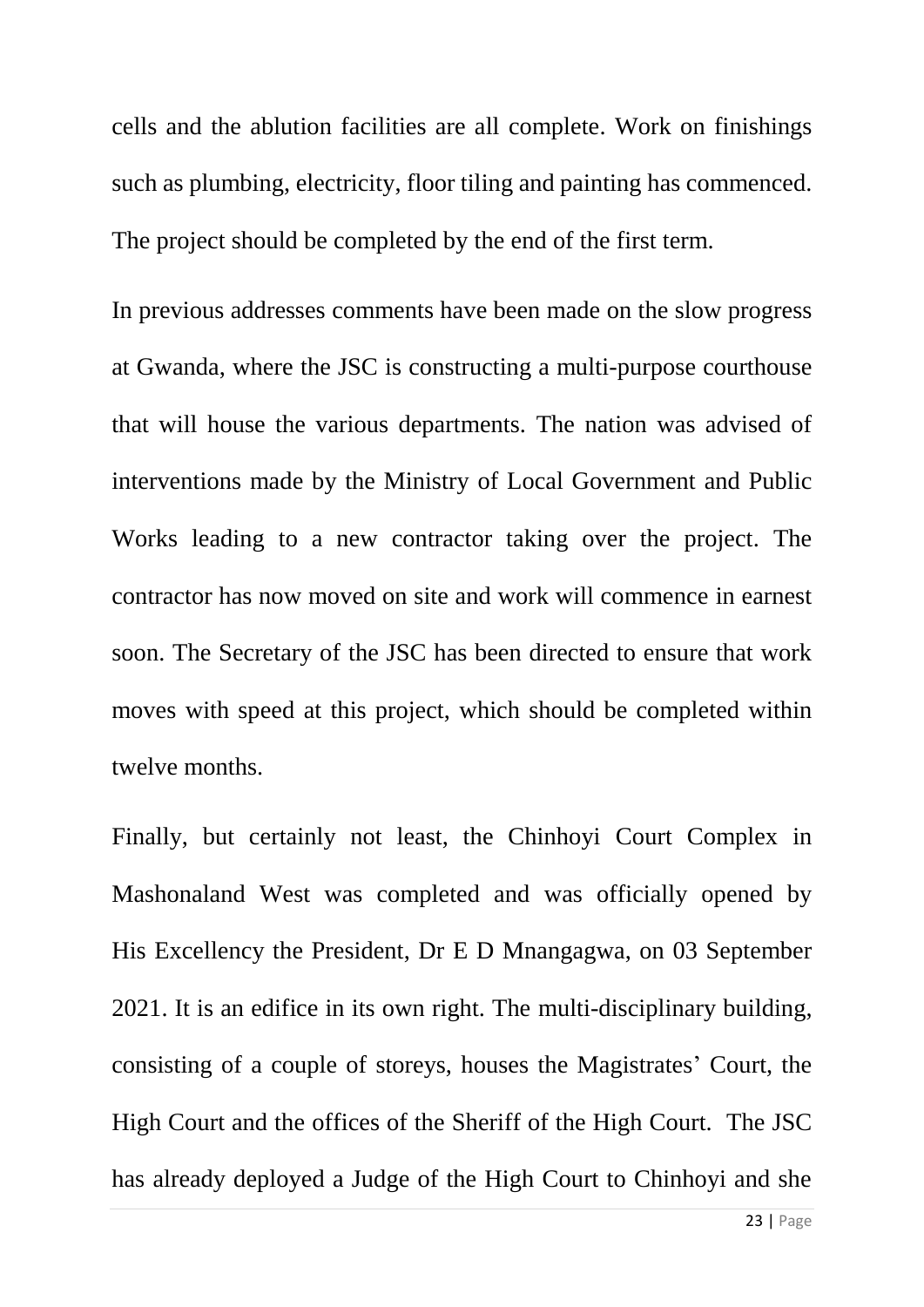will be commencing court sittings this term. The Chinhoyi courthouse is fitted with customised equipment and furniture of superior quality, including modern technology for conducting virtual court hearings. The Chinhoyi courthouse exemplifies the direction the JSC is taking in providing clean halls of justice for the public.

# **CHALLENGES FACED BY THE JUDICIARY**

The 2021 judicial year had its own fair share of challenges. These challenges militated against the smooth operations of the courts. Allow me to share some of the challenges hereunder.

# **DISRUPTIONS DUE TO COVID–19 INFECTIONS**

The COVID-19 pandemic continued to be the major disrupter of court operations and the smooth administration of justice over the last two years. The continued spikes in the infections in the populace caused the Government to impose various forms of restrictions to contain the spread of the disease. Various Practice Directions aimed at controlling the movement of people in the courts and to protect staff and other court users from possible infections were also issued.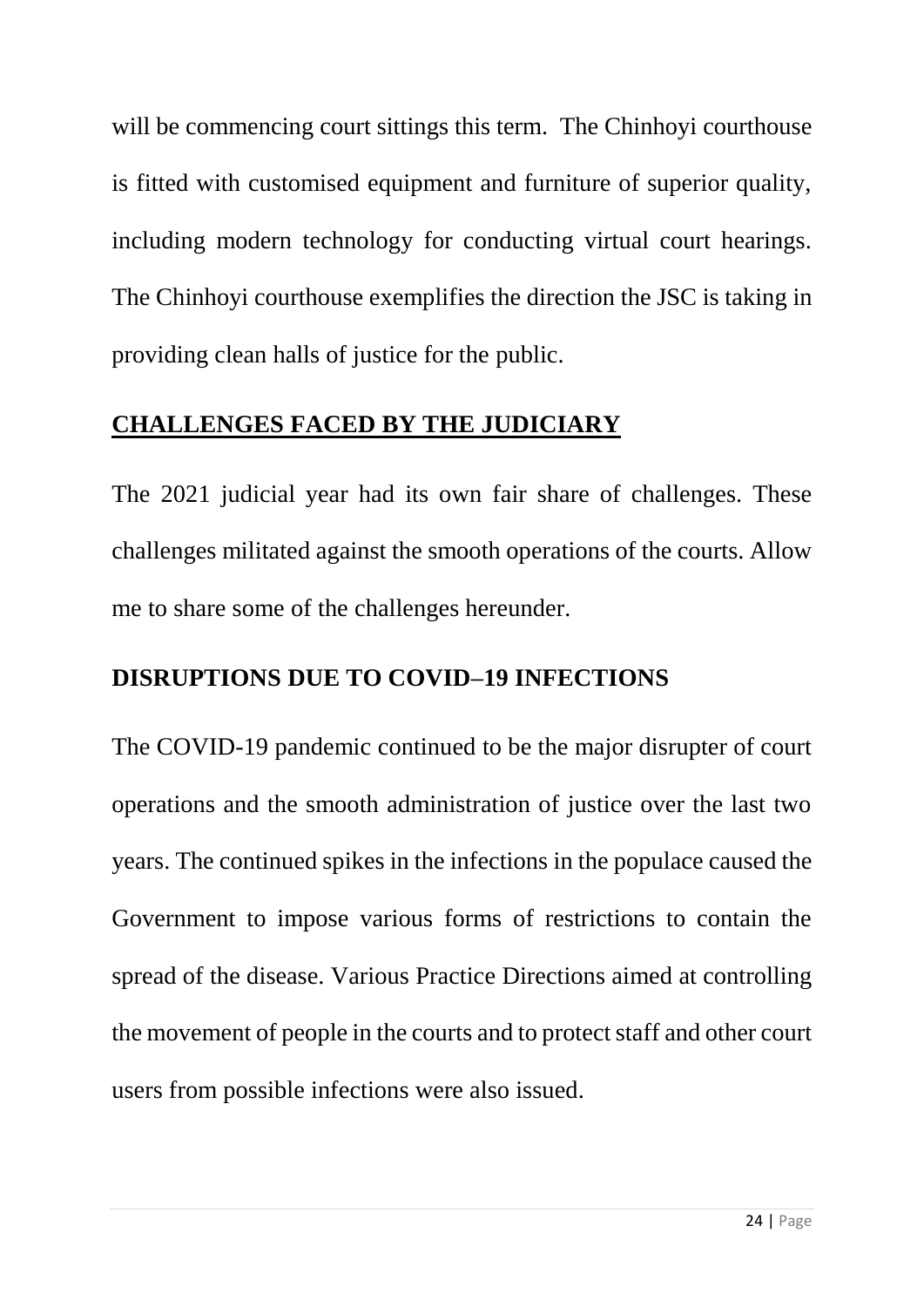The disruptions meant that almost six months of court operations were lost, as nothing was happening in the courts except for the hearing of urgent matters. COVID-19 impacted negatively on the operations of the courts and the backlog of cases rose in some courts. The time has, however, now come to take the challenges presented by COVID-19 as opportunities. The need to accelerate the implementation of the requirements for the automation of the operations of courts by the adoption of an electronic case management system has inevitably arisen.

It is also important to appreciate and indeed accept that the only way to fight and defeat the COVID-19 pandemic is through vaccination. We all need to protect ourselves and each other by being vaccinated. It is in this context that the efforts of the Government in providing vaccinations against the disease to the public for free must be applauded. The JSC continues to urge members of the Judicial Service to get vaccinated.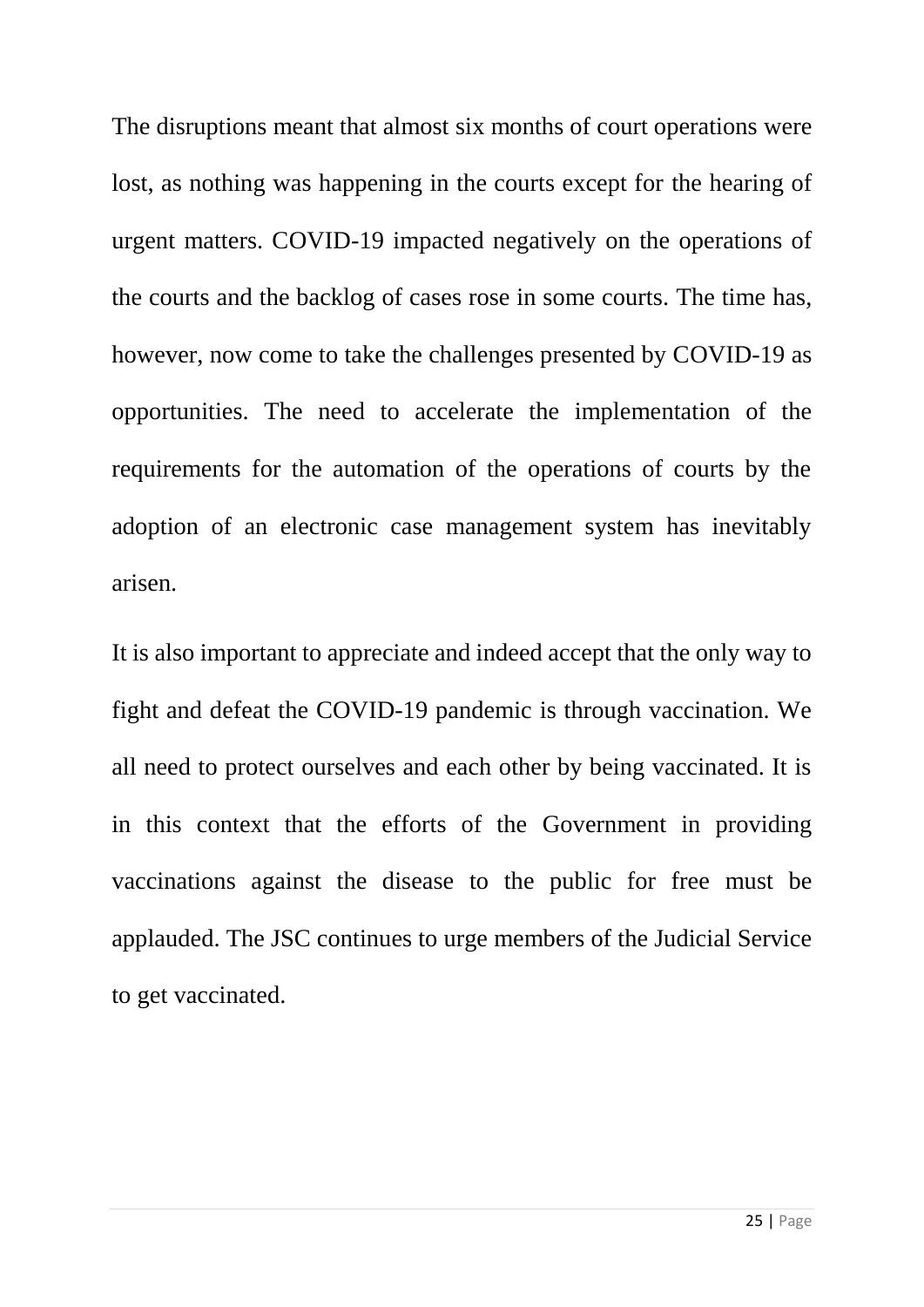## **WORKING CONDITIONS OF MEMBERS OF THE JUDICIAL SERVICE**

In view of the economic environment that is prevailing in the country at the moment, workers in the public sector, including members of the Judicial Service, continue to experience financial hardships due to low remuneration levels. It is therefore important that the Government should constantly review the salaries of the workers so that they remain relevant to the prevailing economic situation.

The JSC witnessed a high staff turnover in the year under review because of low salaries. During the year under review the JSC lost a total of **88** members of staff through resignations, of whom **18** were magistrates. Human capital is the most important resource in the success of any organisation. To stem the high turnover of professionally competent and skilled employees, an employer, whether public or private, must ensure that it has in place attractive and competitive conditions of service. It is no exaggeration to say that justice suffers when judicial officers are underpaid.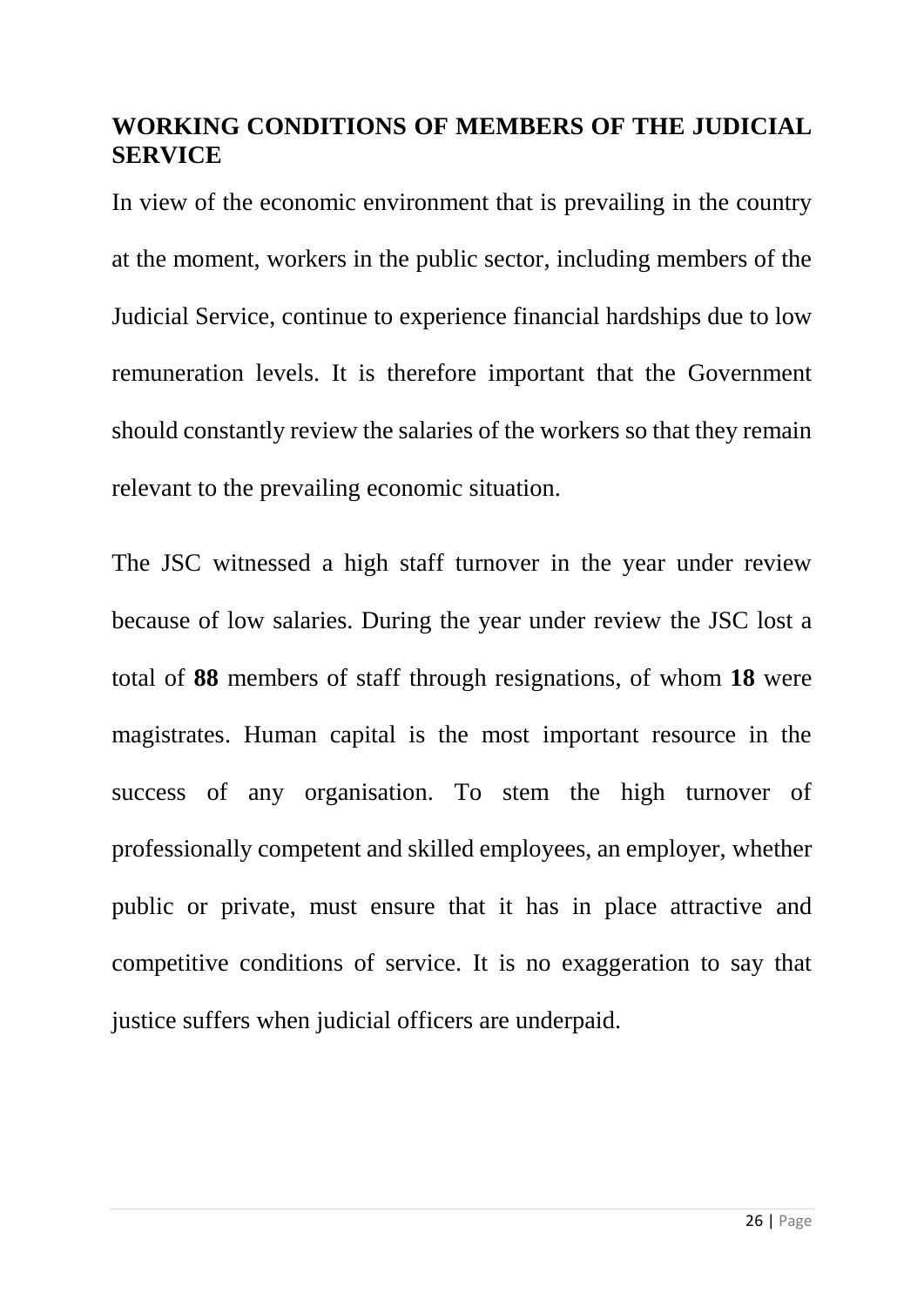#### **INADEQUATE FUNDING**

The JSC experienced the challenge of inadequate funding. Time and again, a range of the activities that are carried out for the Judiciary, from the day–to–day administration of the courts to the construction and upgrading of infrastructure, were hindered by the challenge of inadequate funding. In certain instances, the JSC has had to cut down on its operations or rely on support from development partners.

It is appreciated that the Ministry of Finance allocates funding to the different arms of the State in proportion to the revenue generated by the Consolidated Revenue Fund. Notwithstanding this, it is an undesirable situation when the Judiciary, which in terms of the Constitution must retain its independence from the other organs of State, has, through the JSC, to approach Treasury for funding of activities it would have decided to embark upon. On account of the comity expected from it due to the principle of separation of powers, the Judiciary ought not to be put in a situation in which it has to actively petition for funding from the Executive; nor should it be demanding the release of funds allocated to it thereby risking compromising the said comity.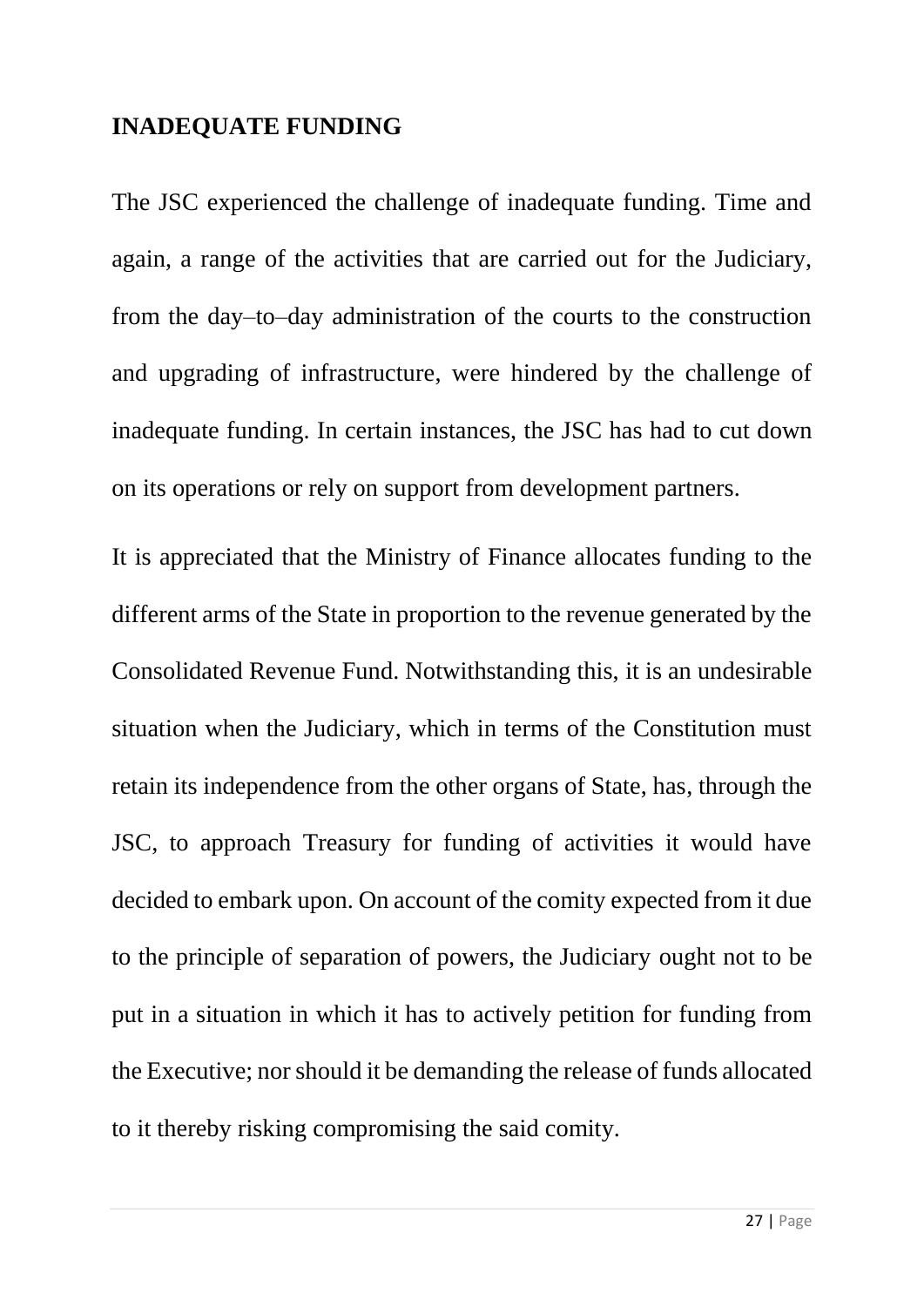The Judiciary is unable to actively fundraise. A Judiciary that knocks on several doors begging for funding or that engages in commercial activities for the generation of income undermines the public's perception of its ability to adjudicate on disputes impartially. It is hoped that Treasury will consider the implementation of the system of block release of adequate funds to the Judiciary from its appropriated Budget Funds to pre-empt the frequent visits to it by officers from the JSC pleading for money for its operational needs.

#### **PERFORMANCE OF THE COURTS**

Whilst the judicial officers applied themselves commendably, the courts could not perform at optimum levels because of the constant lockdowns announced by Government to contain the spread of COVID-19. For more than six months of the year, the courts were offering very limited services to litigants. Even for those limited services, members of the public did not have access to the courts. The limitations in court operations resulted in fewer cases being finalised as compared to the last two years. In certain instances the backlog of cases has unavoidably risen.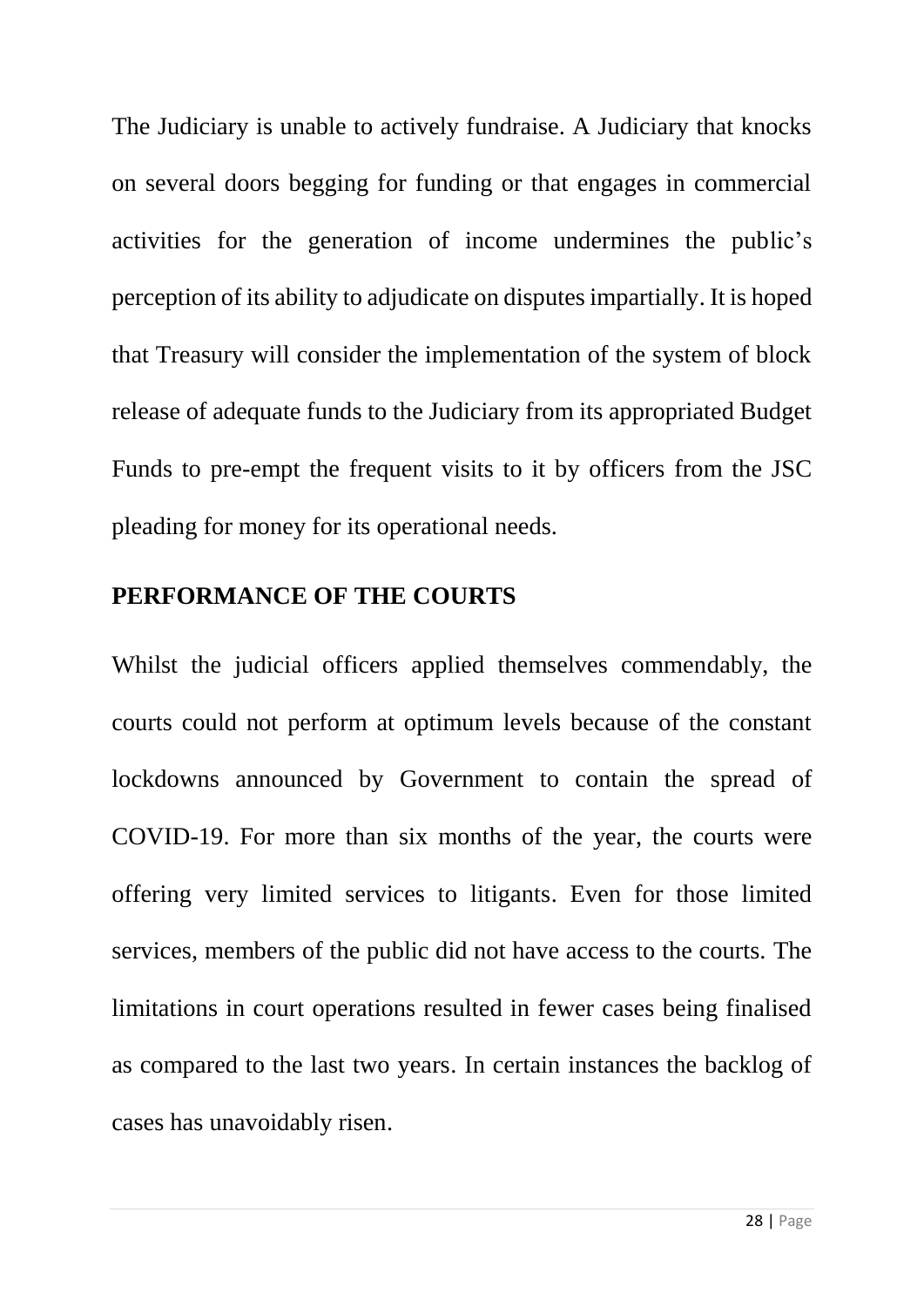# **CONSTITUTIONAL COURT**



The court completed fewer cases in 2021 than it did in 2020. Whilst in 2020 the court finalised **43** cases, it only finalised **24** in 2021. The backlog for the legal year 2021 increased by **7** cases **(44%).**



#### **SUPREME COURT**

The court completed **619** cases in 2021, less than the **788** matters completed in 2020. Whilst the backlog of cases in 2021 is reduced by cases as compared to the previous year, it is not a reflection of better work output of that court but that the court received fewer cases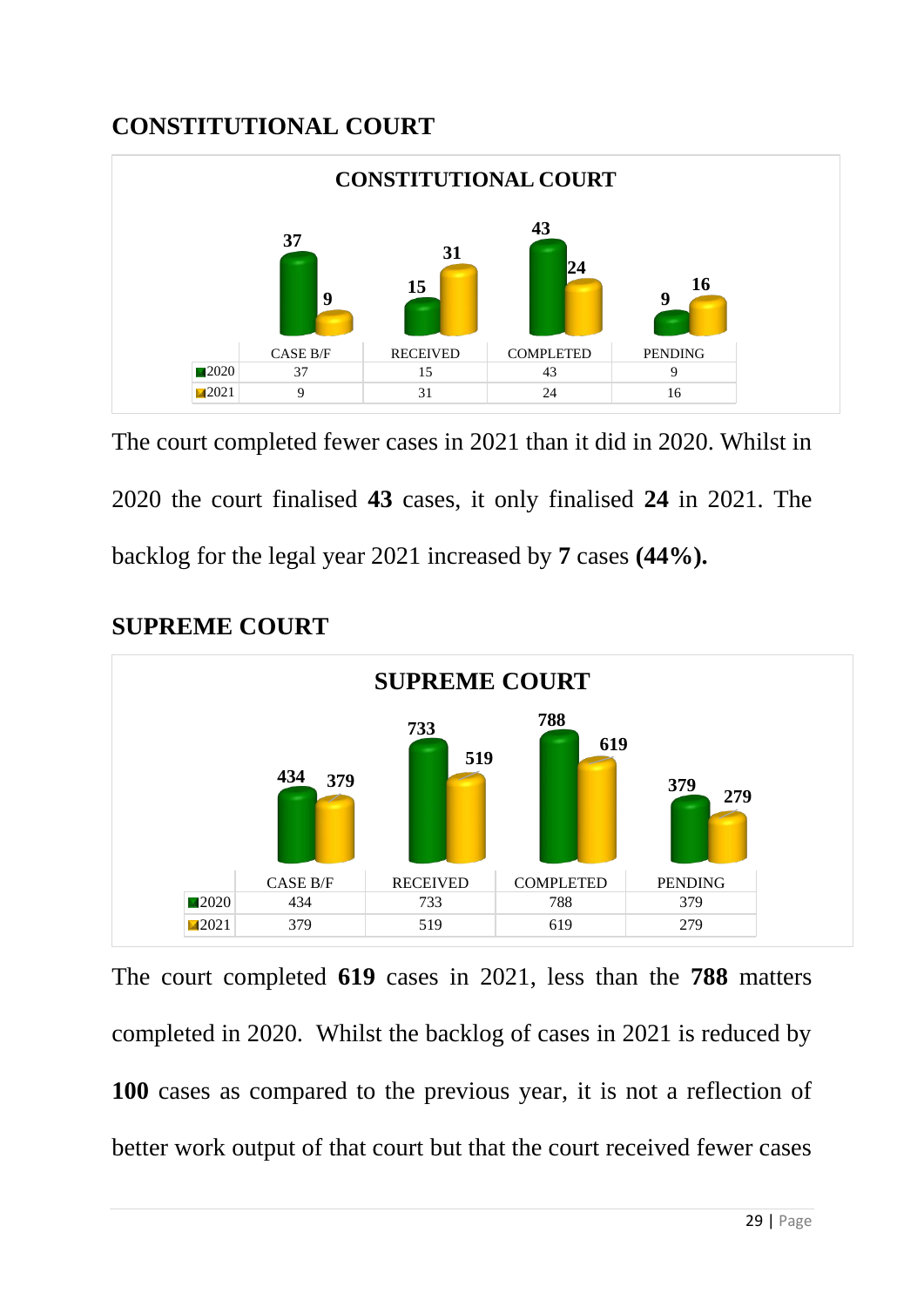than the previous year. This is because the court received only **519** cases in 2021 which is much lower than the **733** cases received by the court in 2020.



# **HIGH COURT**

The High Court received **2864** less matters as compared to the year 2020, which is why its backlog of cases was lower, standing at **1317** cases as compared to **1724** of the previous year. The matters completed in the High Court were much lower than those completed in 2020. The general performance of the court therefore was not as good as that of the previous year.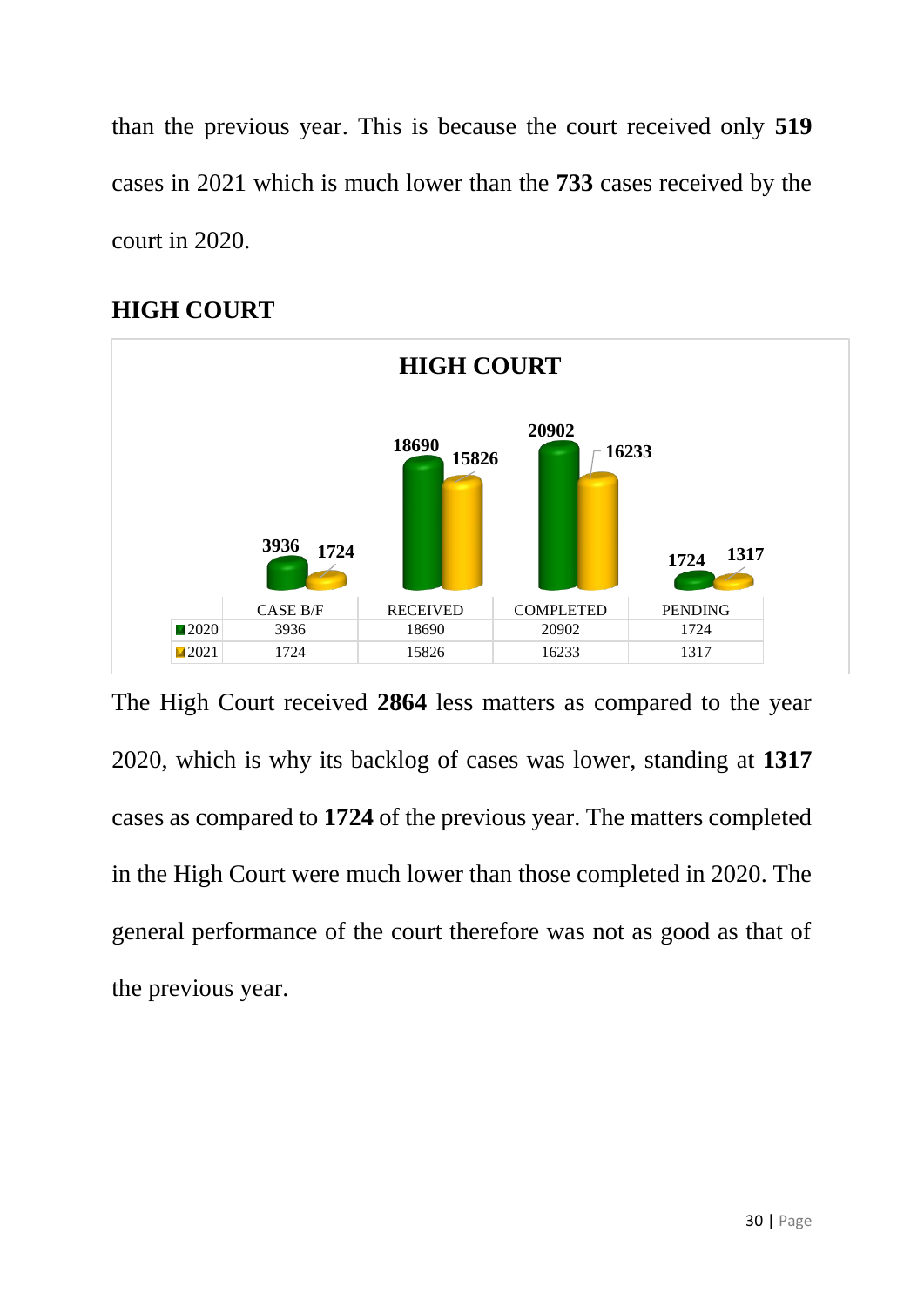# **LABOUR COURT**



The performance of the Labour Court was similar to that of the High Court, in that it was subdued due to the COVID-19 lockdown restrictions. The court received less cases (that is **1185** cases compared to **1469** cases received in 2020) and completed less cases as well if compared with the performance of the previous year (**1250** cases completed versus the **1599** cases completed in 2020) .



## **ADMINISTRATIVE COURT**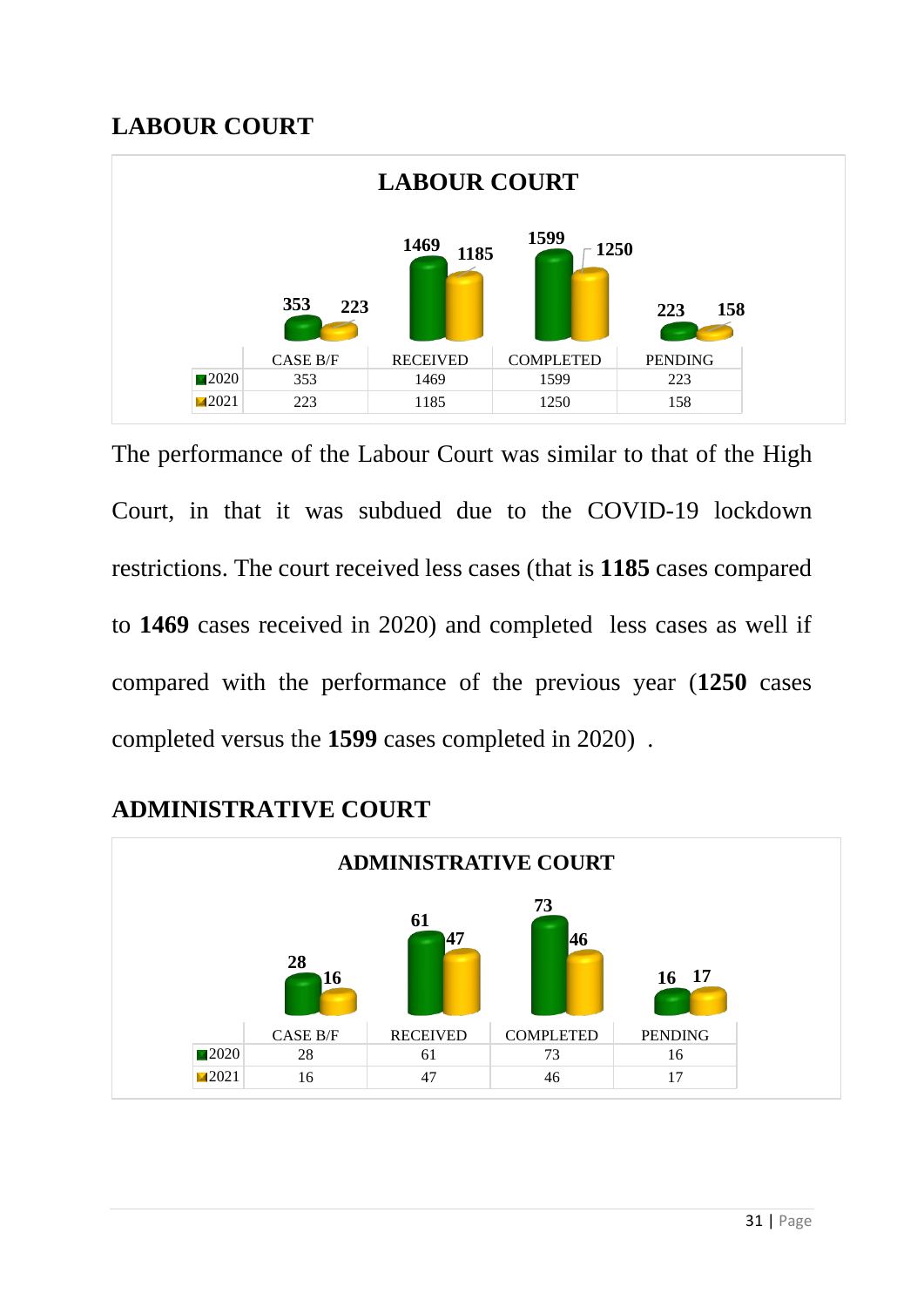The total workload in 2021 was **63** cases as compared to **89** cases in 2020. Although the court almost completed all cases received in 2021, completed matters decreased by **37%** as compared to year 2020. **17** matters are being carried over to the 2022 legal year. The backlog went down by **1** case leading to a **73%** clearance rate.

## **MAGISTRATES COURT**

The temporary closure of courts at the beginning of the year, as well as from the end of July to August 2021 affected both the number of cases received and the number of cases completed in the Magistrates' Courts. The Magistrates' Courts are the busiest criminal courts in the country because the majority of all criminal cases are heard in this court. Most of these trials, however, did not take off due to the temporary closure of the courts. This invariably caused increases in the backlog.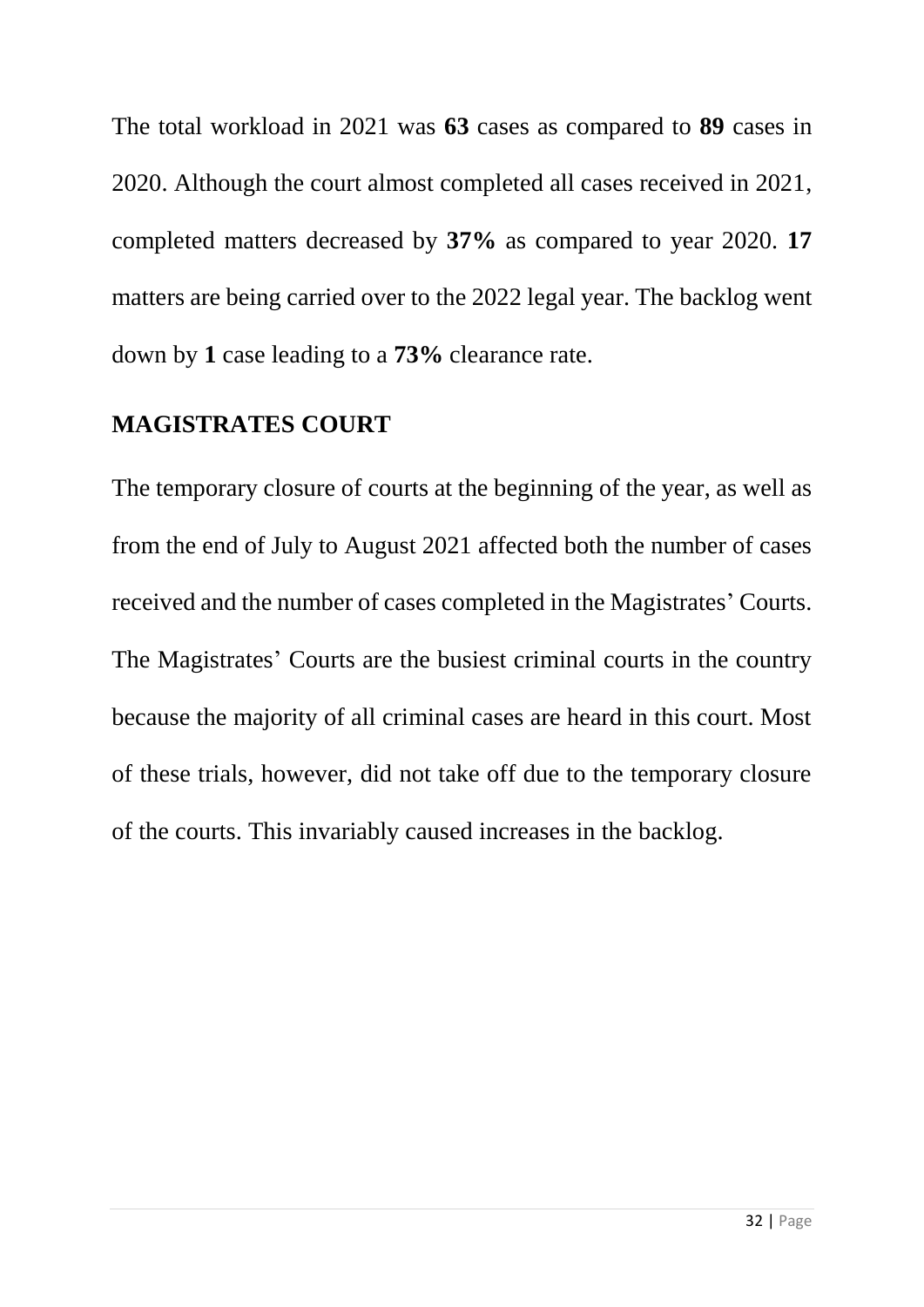## **REGIONAL COURT**



The Regional Division received less cases in the year under review, that is, **4063** cases, as compared to **5450** cases received in 2020. Completed cases went down by **938** matters in 2021. The backlog increased by **442**. The clearance rate was **69%** in the year under review as compared to **80%** in 2020.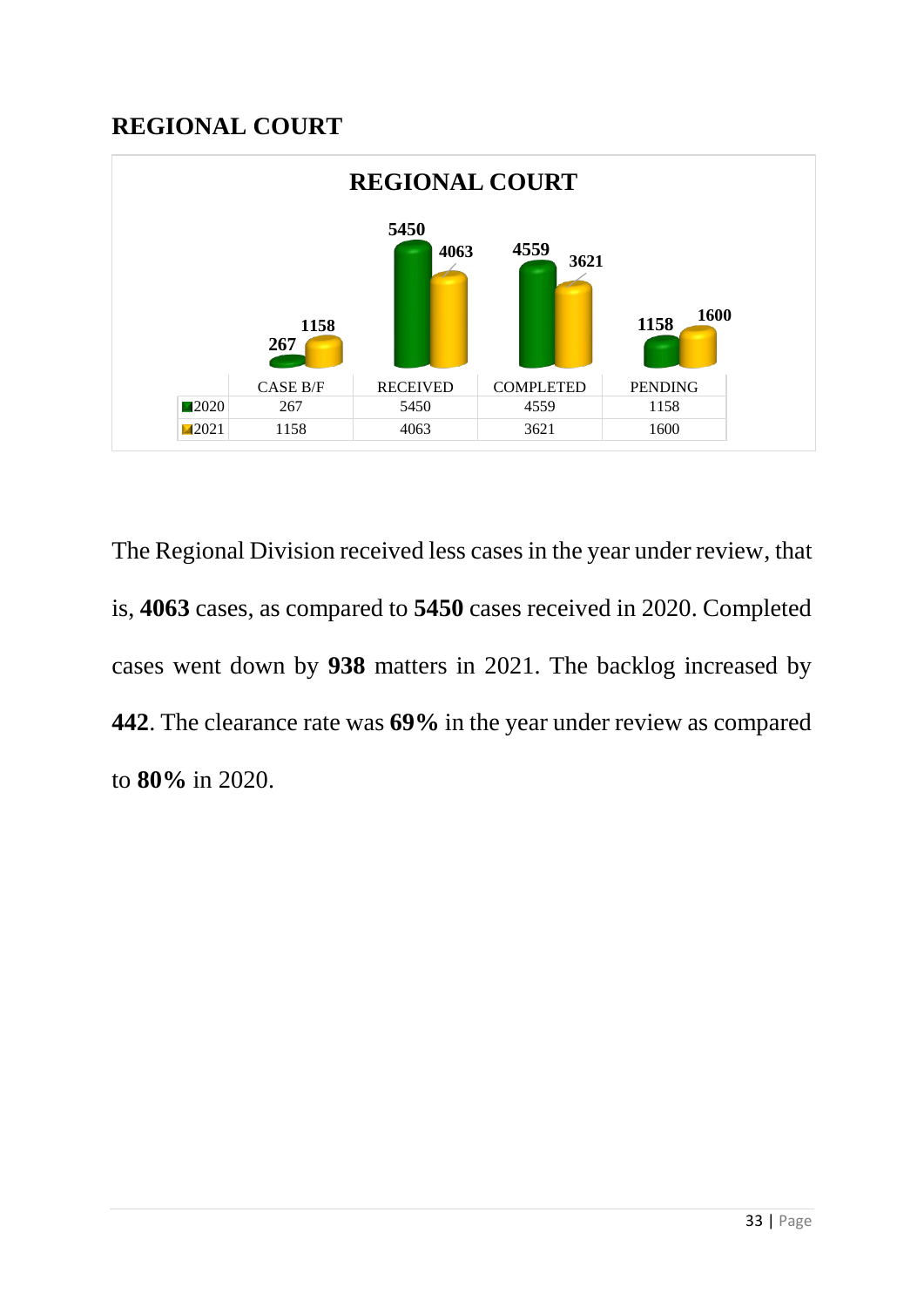### **CRIMINAL COURT**



The criminal court had **6618** cases as at 1 January 2021. It received matters in 2021 as compared to **77031** matters in 2020. This resulted in the backlog increasing by **4545** matters. The clearance rate was **86%** in 2021 as compared to **92%** in 2020.



# **CIVIL COURT**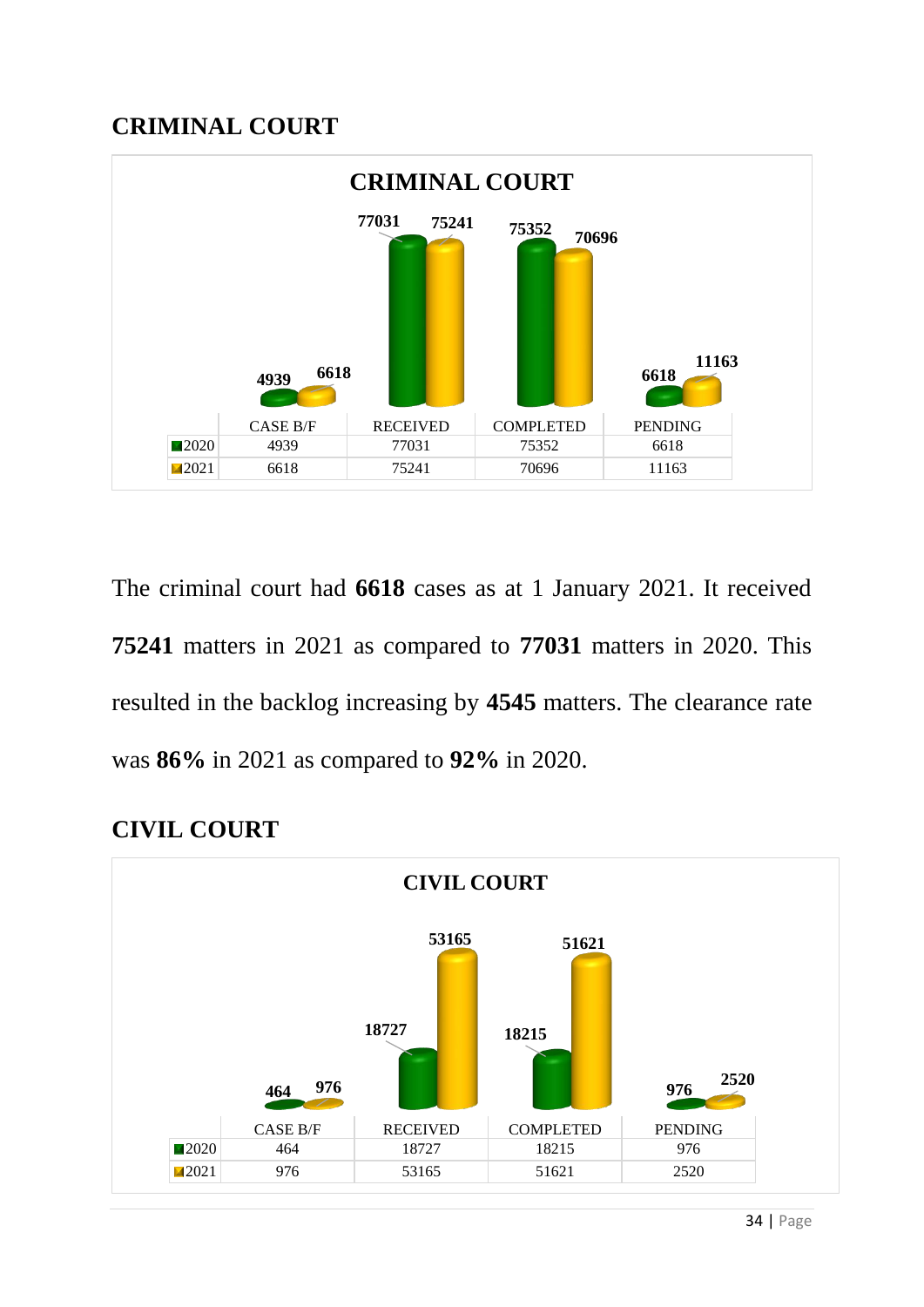The Civil Court had **976** cases as at 01 January 2021. It received **53165** matters in 2021 as compared to **18727** matters in 2020. This resulted in the backlog increasing by **1544** matters. The clearance rate was **95%** in 2021 as compared to **94.9%** in 2020.

#### **CONCLUSION**

The statistics on the performance of the courts show that the measures taken to prevent and contain the spread of the COVID-19 pandemic had a serious negative effect on the administration of justice during the year under review, as the efficiency of the courts was seriously undermined. This negative impact fortifies the choice of the theme for the current legal year and the message that Judiciaries have no option but to embrace technology and the digitisation of the justice delivery systems.

The address cannot be complete without expressing my gratitude to stakeholders who aid the efforts in the administration of justice. These include the Ministry of Justice, Legal and Parliamentary Affairs, the Ministry of Finance and Economic Development, the National Prosecuting Authority, the Zimbabwe Republic Police, the Zimbabwe